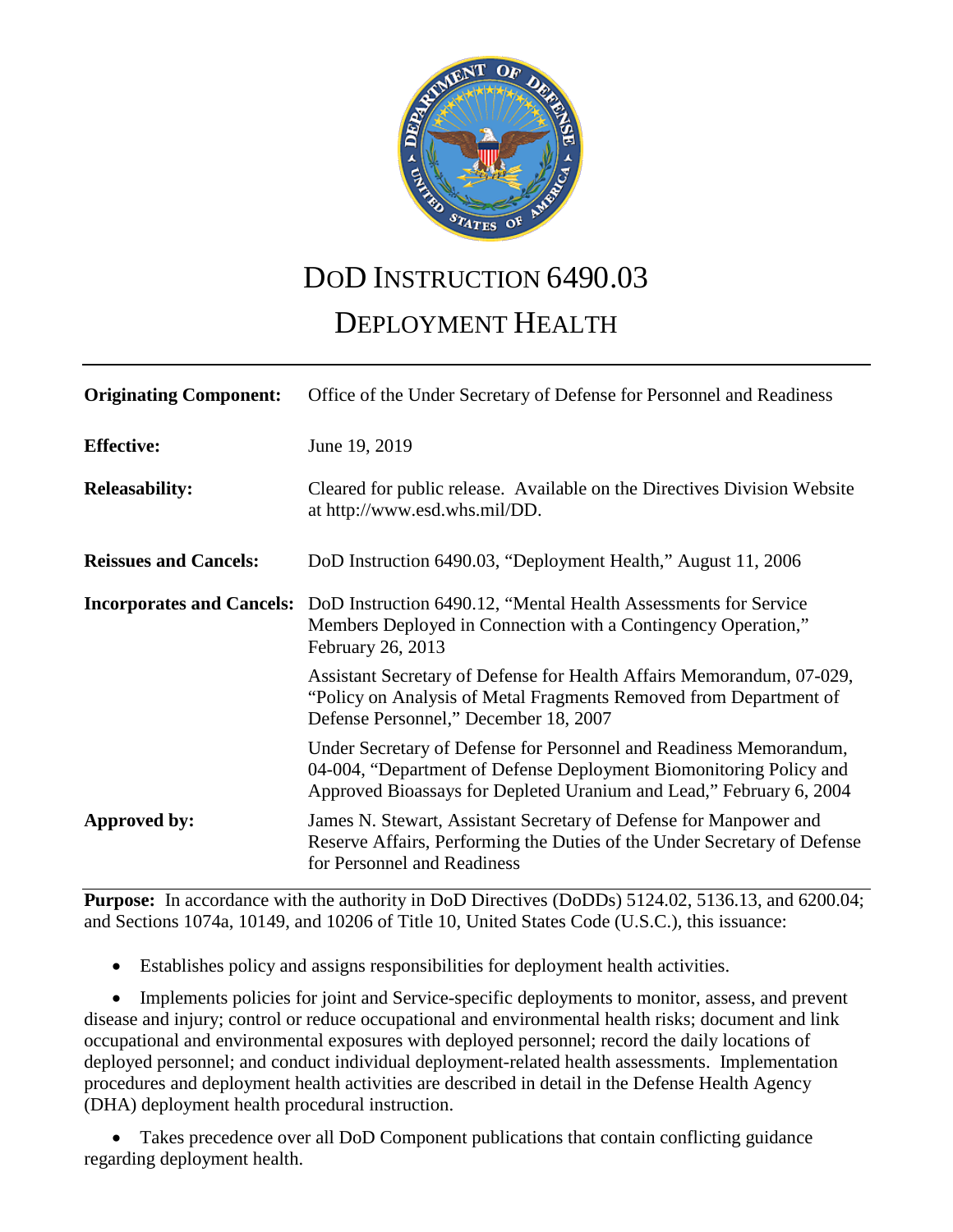# **TABLE OF CONTENTS**

| 2.4. Deputy Assistant Secretary of Defense for Health Readiness Policy and Oversight.  6 |  |
|------------------------------------------------------------------------------------------|--|
| 2.5. Deputy Assistant Secretary of Defense for Health Services Policy and Oversight 6    |  |
|                                                                                          |  |
|                                                                                          |  |
|                                                                                          |  |
|                                                                                          |  |
|                                                                                          |  |
|                                                                                          |  |
|                                                                                          |  |
|                                                                                          |  |
|                                                                                          |  |
|                                                                                          |  |
|                                                                                          |  |
|                                                                                          |  |
|                                                                                          |  |
|                                                                                          |  |
|                                                                                          |  |
|                                                                                          |  |
|                                                                                          |  |

# **TABLES**

|--|--|--|--|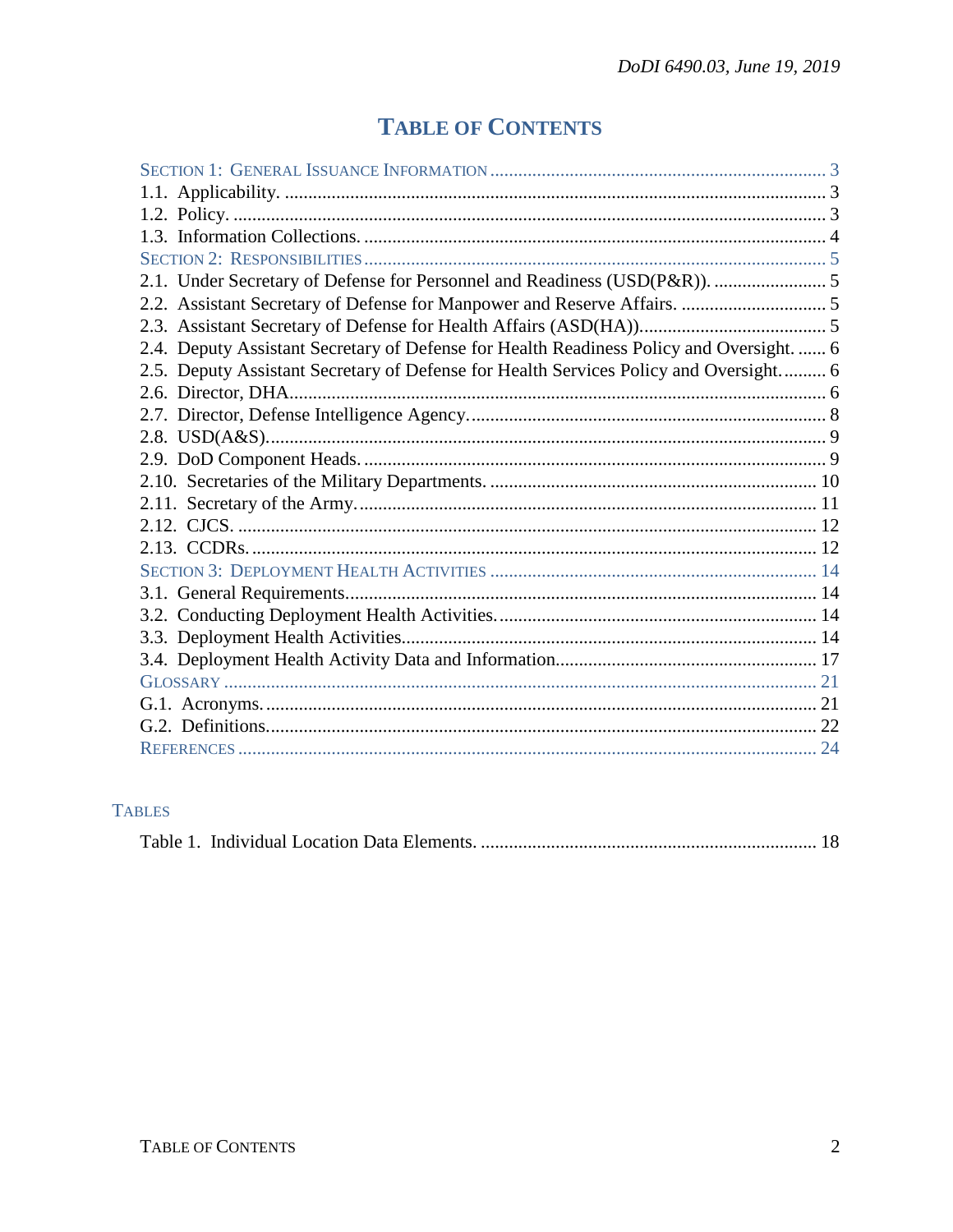# **SECTION 1: GENERAL ISSUANCE INFORMATION**

#### <span id="page-2-1"></span><span id="page-2-0"></span>**1.1. APPLICABILITY.** This issuance applies to:

a. OSD, the Military Departments (including the Coast Guard at all times, including when it is a Service in the Department of Homeland Security by agreement with that Department), the Office of the Chairman of the Joint Chiefs of Staff (CJCS) and the Joint Staff, the Combatant Commands, the Office of the Inspector General of the Department of Defense, the Defense Agencies, the DoD Field Activities, and all other organizational entities within the DoD (referred to collectively in this issuance as the "DoD Components").

b. Service members who are deploying, deployed, and returned-from-deployment (redeployed), as well as DoD civilian employees, DoD contractor personnel deploying with U.S. forces consistent with DoD and Service-specific guidance, including DoDDs 6200.04 and 6400.04E, DoD Instructions (DoDIs) 1400.32, 3020.41, and 6200.05, and Directive-type Memorandum 17-004. DoD contractor personnel are included to the extent provided in the applicable contracts, Subparts 207.503 and 252.225-7040 of the Defense Federal Acquisition Regulation Supplement, pursuant to DoDI 3020.41 or Service policy.

c. Shipboard operations when identified health risks indicate actions are necessary beyond the scope of shipboard occupational health programs, per the decision of the commander exercising operational control. Otherwise, shipboard operations that are not anticipated to involve operations ashore will report individual daily deployment locations, but are exempt from other requirements of this issuance.

d. Deployments to enduring locations within operational areas, when identified health risks indicate actions are necessary beyond the scope of occupational and environmental health programs pursuant to DoDI 4715.05 and DoDI 6055.05.

<span id="page-2-2"></span>**1.2. POLICY.** It is DoD policy that:

a. DoD Components will conduct deployment health activities before, during, and after joint and Service-specific deployments to assess and manage health risks. The DoD implements deployment health activities in order to deliver a medically ready force and protect the health of that force through individual medical readiness (IMR) occupational and environmental health practices, health assessments, and health surveillance in accordance with DoDIs 6025.19, 6055.05, 6200.06, 6490.07 and DoDD 6490.02E. Deployment health activities will anticipate, recognize, monitor, evaluate, record, report, communicate, control, and mitigate health threats, to include their immediate and long-term effects.

b. Deployments that last longer than 30 days outside the United States require the full range of deployment health activities described in Section 3 of this issuance and the DHA deployment health procedural instruction. Deployments of shorter duration outside of the United States, and operations within the United States require the minimum deployment health activities described in applicable procedures published by the DHA, plus any additional deployment health activities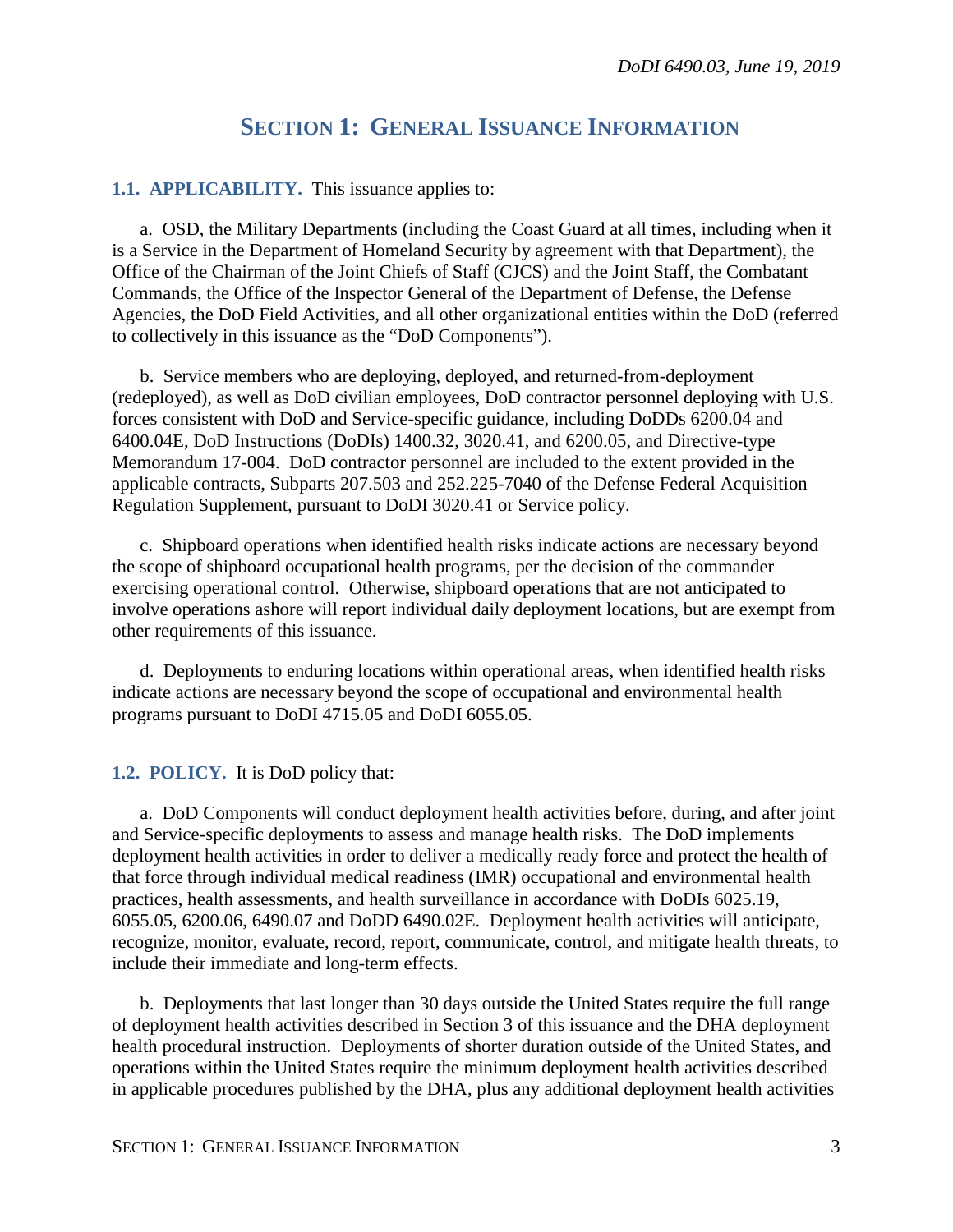per the decision of the commander exercising operational control, as indicated by identified health risks.

c. DoD deployment health activities will be monitored, recorded, and used to promote IMR and protect the health of all deploying U.S. military and DoD civilian personnel.

d. Deployment health activities and the associated data and information will be coordinated and shared throughout the DoD (except where limited by law, policy, or security classification), in accordance with DoDI 8320.02.

e. For deploying contract personnel, all pre-, during-, and post-deployment medical assessments, examinations, treatments, and preventive measures are the responsibility of the contractor unless otherwise stated in the contract, except that the government will provide theater-specific immunizations and medications not available to the general public in accordance with Title 48, Code of Federal Regulations (CFR), and Subparts 207.503, 252.225-7040 of the Defense Federal Acquisition Regulation Supplement.

f. The DoD will include military working animals in deployment health activities, consistent with DoDD 6400.04E.

<span id="page-3-0"></span>**1.3. INFORMATION COLLECTIONS.** The health surveillance data collected for the purposes of monitoring the individual and collective health of Service members and deployable DoD civilian employees before, during, and following deployment are not considered public information collections, and do not require licensing, in accordance with Paragraphs 8.b.(3), 8.b.(5), 8.b.(11) and 8.b.(12) of Volume 2 of DoD Manual 8910.01.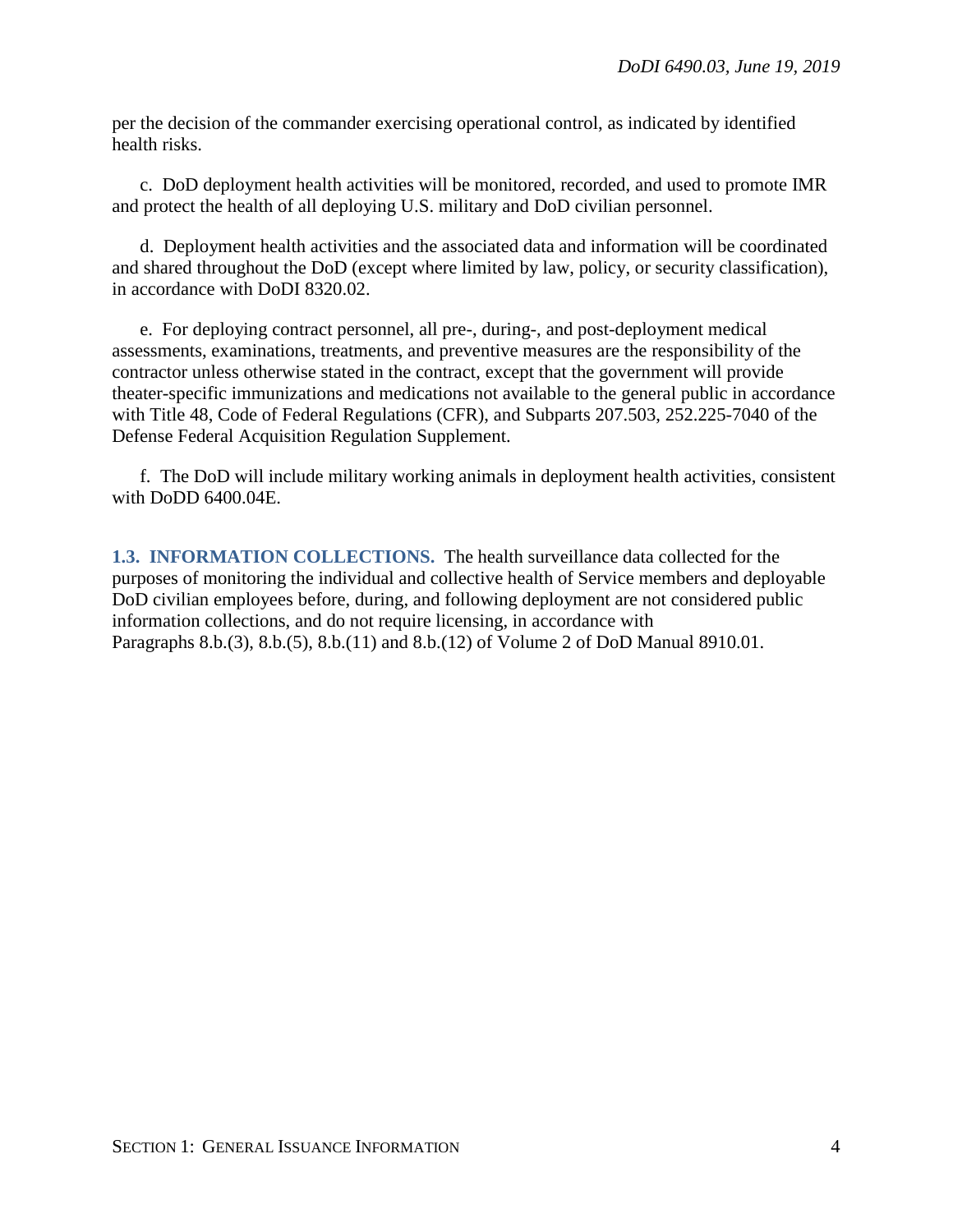# **SECTION 2: RESPONSIBILITIES**

<span id="page-4-1"></span><span id="page-4-0"></span>**2.1. UNDER SECRETARY OF DEFENSE FOR PERSONNEL AND READINESS (USD(P&R)).** The USD(P&R), pursuant to Section 136 of Title 10, U.S.C.:

a. Establishes deployment health and personnel policy and oversees the effectiveness of its implementation.

b. Provides resources to the Defense Manpower Data Center necessary to receive, maintain, and provide individual deployment location records, and to interface with health surveillance systems, line accountability, and readiness-related reporting systems such as Defense Occupational and Environmental Health Readiness System – Industrial Hygiene (DOEHRS-IH).

#### <span id="page-4-2"></span>**2.2. ASSISTANT SECRETARY OF DEFENSE FOR MANPOWER AND RESERVE**

**AFFAIRS.** Under the authority, direction, and control of the USD(P&R), the Assistant Secretary of Defense for Manpower and Reserve Affairs ensures deployment health policies for the Reserve Components are consistent with the policies established for the Active Components.

# <span id="page-4-3"></span>**2.3. ASSISTANT SECRETARY OF DEFENSE FOR HEALTH AFFAIRS (ASD(HA)).**

Under the authority, direction, and control of the USD(P&R), the ASD(HA):

a. Directs the provisions of deployment health-related policy.

b. Establishes medical requirements for individual and population health risks and exposures of deployers and military working animals to industrial, occupational, operational, and environmental hazards (including CBRN agents) at deployment locations.

c. Coordinates policies with the Department of Veterans Affairs (VA) to share deployment health information between the VA and the DoD.

d. Coordinates with the Office of the Under Secretary of Defense for Acquisition and Sustainment (USD(A&S)) for acquisition and fielding of new and existing technologies and programs to support deployment health activities.

e. Requires that deployment health information is shared (except where limited by law, policy, or security classification) throughout the DoD and other federal agencies, using applicable systems of record including, but not limited to, the systems listed in Paragraph 3.4.

f. Ensures that policies on the collection, use, and disclosure of protected health information about deploying U.S. military and DoD civilian personnel by DoD Components comply with all applicable laws, regulations, or policies. Enables the appropriate release and use of protected health information, health surveillance information, and individual location data necessary for deployment health activities for personnel assigned, attached, on temporary duty, or temporary additional duty to deployed units.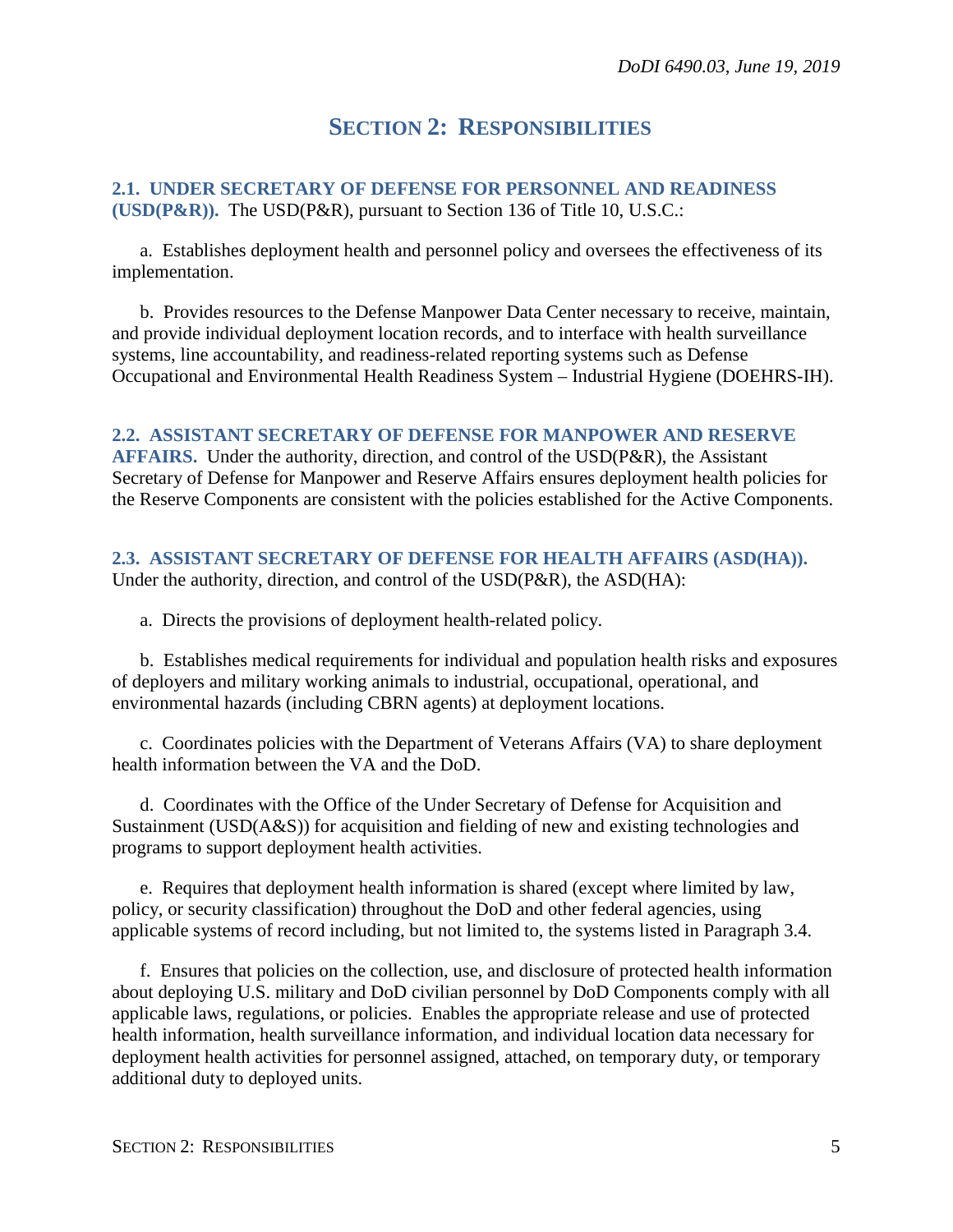#### <span id="page-5-0"></span>**2.4. DEPUTY ASSISTANT SECRETARY OF DEFENSE FOR HEALTH READINESS POLICY AND OVERSIGHT.** Under the authority, direction, and control of the ASD(HA), the Deputy Assistant Secretary of Defense for Health Readiness Policy and Oversight:

a. Develops policies for deployment health activities.

b. Develops policies for responses to individual and population health risks and exposures of deployers and military working animals to industrial, occupational, operational, and environmental hazards (including CBRN agents) at deployment locations.

c. Monitors deployment health activities to assess and protect the health of the force in accordance with DoDD 6200.04.

d. In concert with other DoD Components, supports existing and new technologies and programs that enhance deployment occupational and environmental (OEH) surveillance and assessment of the health effect of physical, chemical, radiological, and biological hazards on individual's health.

e. Defines and establishes deployment health performance measures, metrics and goals, including force health protection (FHP) quality assurance measures in accordance with DoDI 6200.05.

f. Oversee research and development activities that support the deployment health needs of DoD.

<span id="page-5-1"></span>**2.5. DEPUTY ASSISTANT SECRETARY OF DEFENSE FOR HEALTH SERVICES POLICY AND OVERSIGHT.** Under the authority, direction, and control of the ASD(HA), the Deputy Assistant Secretary of Defense for Health Services Policy and Oversight:

a. Develops policies for deployment mental health programs.

b. Reviews, evaluates, and undertakes management oversight activities for DoD deployment mental health programs to ensure they comply with, and are executed according to, established DoD policy and standards.

c. In concert with other DoD Components, supports existing and new programs to enhance deployment mental health surveillance.

d. Defines and establishes deployment mental health policy goals, objectives, and metrics for policy assessment.

<span id="page-5-2"></span>**2.6. DIRECTOR, DHA.** Under the authority, direction, and control of the USD(P&R), through the ASD(HA), and in addition to the responsibilities in Paragraph 2.9., the Director, DHA:

a. Recommends and advises ASD(HA) on deployment health policy and requirements.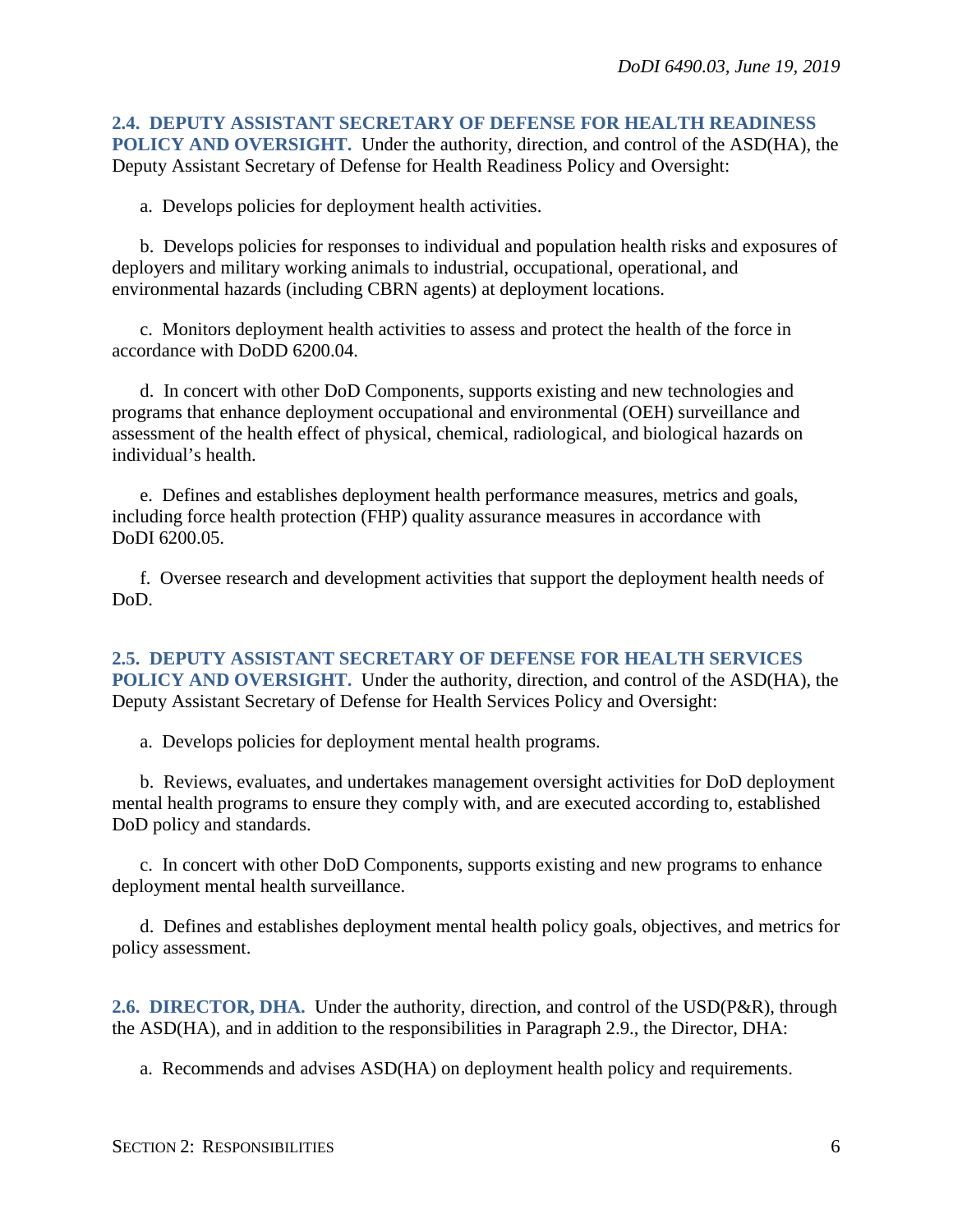b. Develops and publishes standardized deployment health procedural guidance, in collaboration with the other DoD Components, for implementing this issuance and related health policies. The procedural guidance will include, but is not limited to:

(1) Deployment health activities to manage deployment-related health risks.

(2) Collecting deployment health performance measures, metrics, and goals.

(3) Optimizing the collection, preservation, use, and availability of health surveillance data and information.

(4) Ensuring deployment health information containing personally identifiable information and individually identifiable health information will be collected, used, distributed (including to the VA, as appropriate), and archived in accordance with:

(a) DoD 5400.11-R.

(b) DoD 6025.18-R.

(c) In the case of civilian personnel:

1. Sections 791 through 794d of Title 29, U.S.C. (also known as "The Rehabilitation Act of 1973"), as amended.

2. Title II of Public Law 110-233, (also known as "Genetic Information Nondiscrimination Act of 2008").

3. Parts 293, 297 and 339 of Title 5, CFR.

4. Part 1635 of Title 29, CFR.

(5) Sharing deployment health information with the VA and other federal agencies, as appropriate, to enhance health management and benefits determinations.

c. Operates and maintains the Defense Medical Surveillance System (DMSS) and provides individual and aggregated electronic DMSS data to the DoD Components.

d. Operates and maintains the DoD Serum Repository.

e. Oversees, manages, and maintains the DoD Food and Water Risk Assessment (FWRA) Program and Veterinary Service Information Management System (VSIMS) in accordance with DoDD 6400.04E.

f. Oversees, manages, and maintains the Veterinary Service Systems Management (VSSM), the electronic DoD veterinary health record for documenting the health care provided to military working animals in accordance with DoDD 6400.04E.

g. Develops implementing guidelines for existing and emerging technologies and programs that fully support the range of deployment health activities, such as an individual longitudinal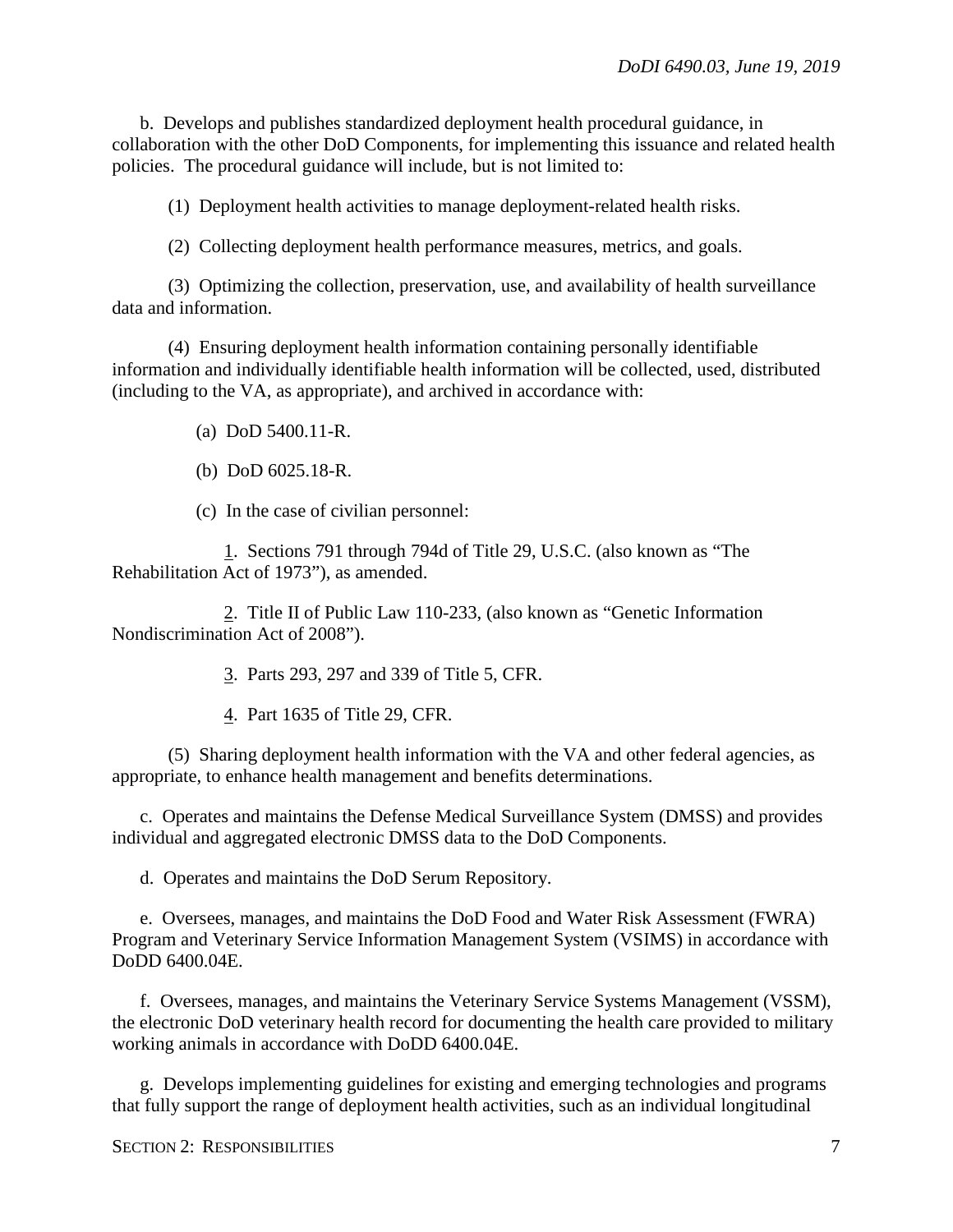exposure record and joint health risk management initiative, and that share data and information with appropriate systems of record such as the electronic medical record, DOEHRS-IH, Military Exposure Surveillance Library – Secret Internet Protocol Routing (MESL(SIPR)), DMSS, VSIMS, VSSM, and personnel record systems.

h. Supports the development and fielding of biomonitoring and biosurveillance capabilities and procedures for conducting short-term and long-term health surveillance.

i. Establishes and manages a Deployment-Related Health Assessment Working Group as described in the DHA deployment health procedural instruction.

j. Develops procedures to authorize appropriate medical, dental, and behavioral treatment, and disability evaluations for Reserve Component military members in accordance with DoDI 1241.01.

k. Establishes quality assurance and quality control parameters for the uniform implementation, monitoring, and review of the FHP quality assurance program, in accordance with DoDI 6200.05.

l. Solicits requirements from and provides guidance to DoD Components on FHP medical requirements and procedures.

m. Coordinates with the Director, Defense Human Resources Activity, who establishes standardized procedures and systems to track the duty locations of Service members, DoD civilians, and DoD contractor personnel during deployment periods, in accordance with this issuance, DoDD 6490.02E and DoDIs 3020.41, 6055.05, and 1400.32.

<span id="page-7-0"></span>**2.7. DIRECTOR, DEFENSE INTELLIGENCE AGENCY.** Under the authority, direction, and control of the Under Secretary of Defense for Intelligence, and in addition to the responsibilities in Paragraph 2.9., the Director, Defense Intelligence Agency:

a. Ensures intelligence products address health threats from CBRN weapons and agents. Products should address the needs of the Combatant Commanders (CCDRs), deploying unit commanders, and policymakers.

b. Ensures the National Center for Medical Intelligence routinely provides finished intelligence analysis products to DoD Components on foreign medical capabilities, infectious disease threats, environmental health risks, toxic industrial chemical threats, and developments in biotechnology and biomedical subjects of military importance, pursuant to DoDI 6420.01.

c. Makes medical intelligence products available to the DoD Components that identify environmental threats and hazards posed by disease, epidemics, hazardous animals and plants, toxic zones, and industrial or radioactive waste.

d. Coordinates with the DHA to ensure that medical intelligence, health surveillance, and biosurveillance products are compatible and not duplicative.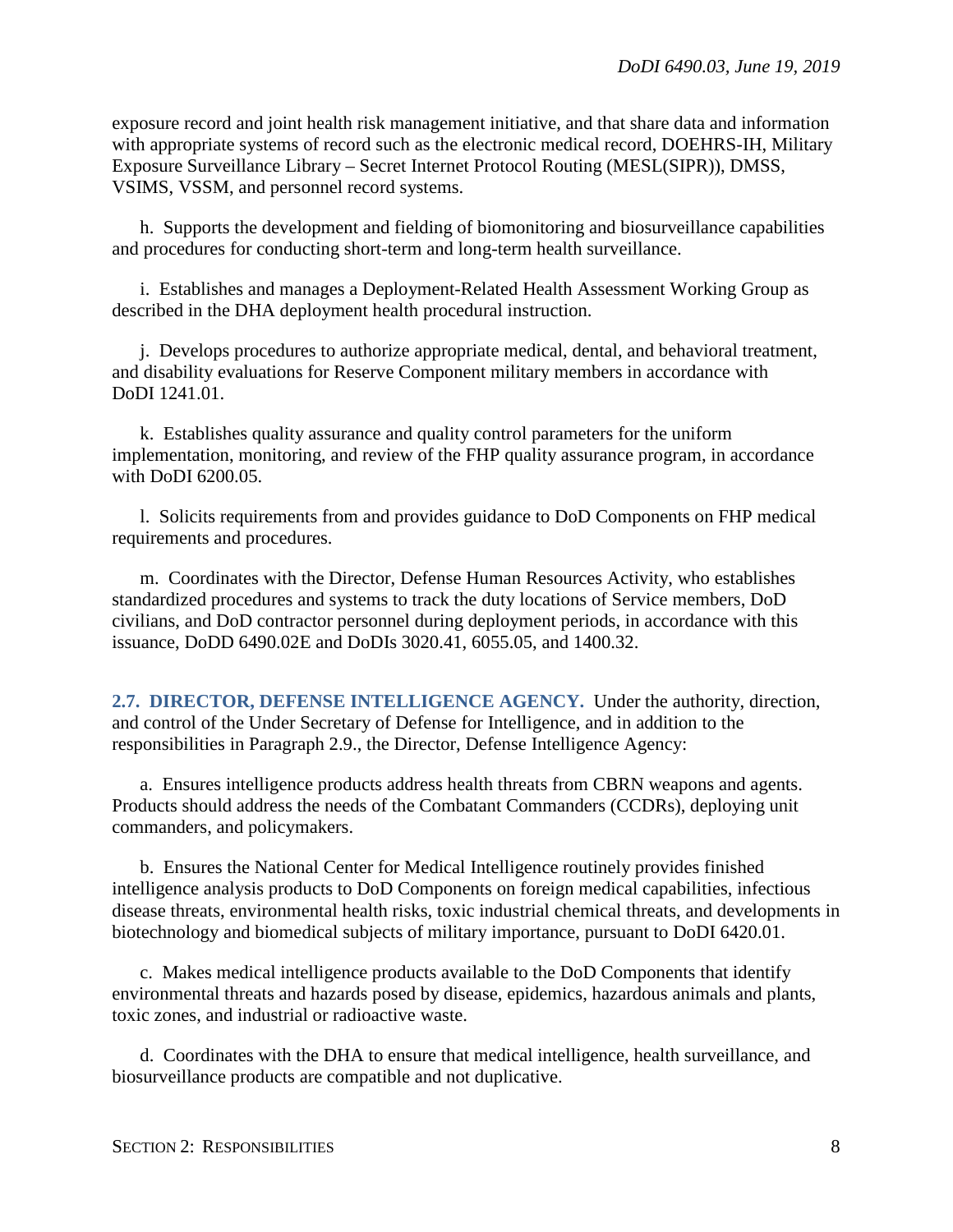<span id="page-8-0"></span>**2.8. USD(A&S).** The USD(A&S):

a. Ensures effective logistics and acquisition support for deployment health activities at tactical, operational, and strategic levels.

b. In coordination with the ASD(HA) and the Director, DHA, provides policy and oversight for environment, safety, and OEH programs pursuant to DoDD 4715.1E, DoDI 6055.01, and DoDI 6055.05.

<span id="page-8-1"></span>**2.9. DOD COMPONENT HEADS.** The DoD Component heads that deploy units or individuals will:

a. Provide guidance and direction within their components to implement and monitor compliance with this issuance and applicable procedures published by the DHA.

b. Plan, program, and budget to implement this issuance and meet deployment health requirements.

c. Provide or arrange for provision of deployment health activities, outlined in Section 3, in coordination with supported Combatant Commands and supporting military medical treatment facilities.

d. Identify deployable personnel and ensure they are medically ready, briefed on health threats, trained, and equipped with necessary countermeasures (e.g., personal protective equipment, immunizations, force health prescription products) prior to deployments of any duration or operations within the United States, pursuant to DoDD 6200.04, DoDIs 6025.19 and 3020.41, Directive-type Memorandum 17-004, and this issuance.

e. Ensure contracts for all contracted personnel deploying in support of DoD operations include specific and clear information regarding a contractor's obligations, in accordance with DoDI 3020.41and Combatant Command requirements, to provide fully medically screened and ready personnel, and to make provisions for medical care, including tactical and strategic patient movement.

f. Ensure contracts for food and foodservice (appropriated or non-appropriated funds) include food protection requirements for provisioning DoD-approved sources of food and FWRA of potential foodservice facilities or caterers, regardless of duration or frequency of use, in accordance with DoDD 6400.04E.

g. Implement a system to record geographic location of deployed individuals.

h. Designate a primary action office with responsibility for serving as the component point of contact for coordination with the DHA in developing and publishing deployment health procedural instructions.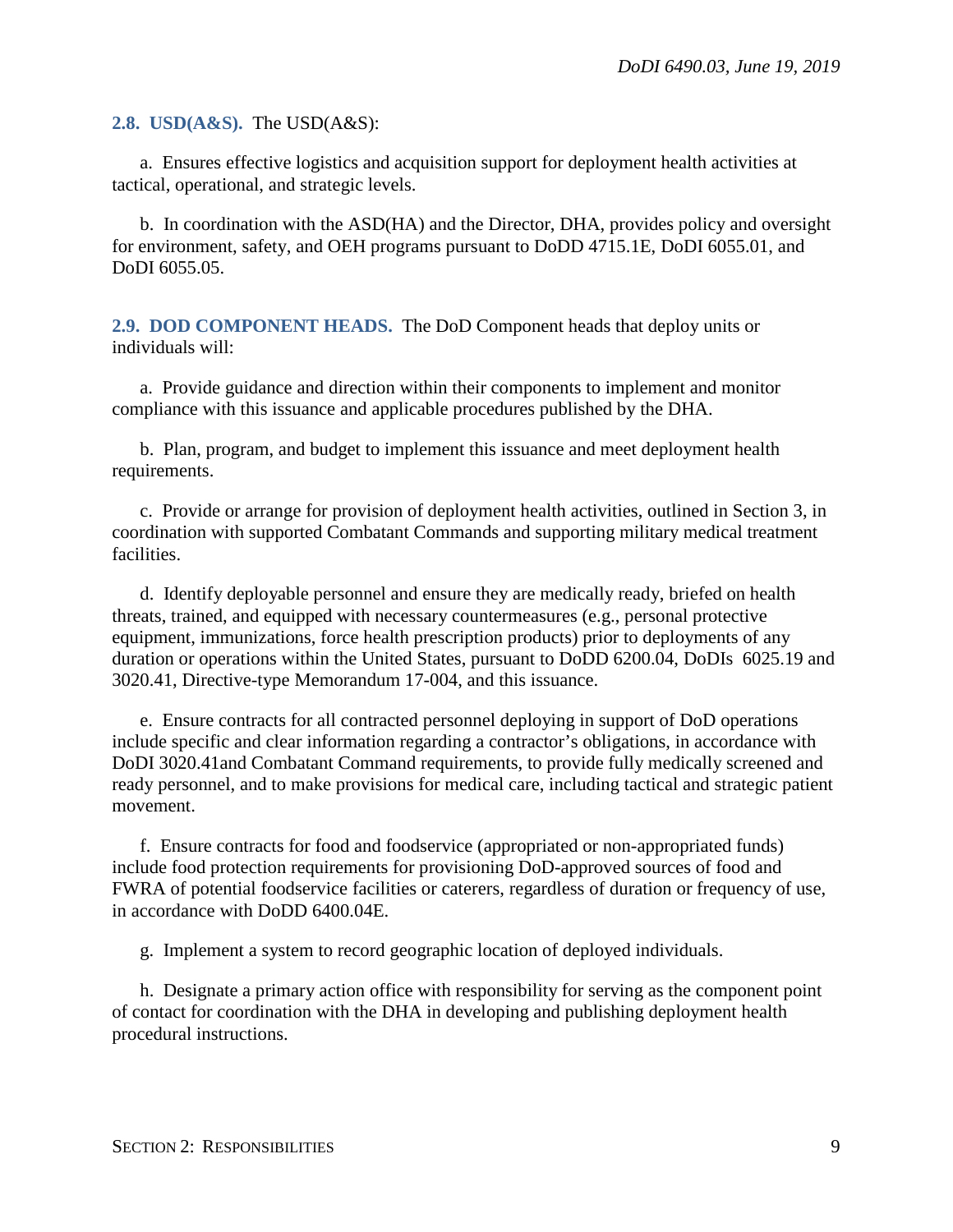<span id="page-9-0"></span>**2.10. SECRETARIES OF THE MILITARY DEPARTMENTS.** In addition to responsibilities in Paragraph 2.9., the Secretaries of the Military Departments:

a. Support the geographic CCDR in providing deployment health measures within the area of responsibility (AOR) and institute deployment health activities in accordance with this issuance.

b. Ensure Service members meet IMR requirements pursuant to DoDI 6025.19.

c. Establish procedures to conduct comprehensive retrospective analyses of relevant OEH exposure and monitoring information, in coordination with other DoD Components.

d. Establish clear policies for performing quality assurance reviews of the health surveillance data collected during deployment, including verifying the completeness and the reasonableness of these data, and to ensure the data's consistency.

e. Provide deployment health support throughout the deployment, when their respective Service is designated the lead Service in accordance with DoDD 3000.10 or other policy, for military and DoD civilian tenants of the deployed location and consistent with the applicable contracts, contractors authorized to accompany the force, including, but not limited to:

(1) Food protection including DoD-approved sources of food and water.

(2) Medical surveillance and OEH surveillance (such as occupational and environmental health site assessment (OEHSA), and (when applicable) periodic occupational and environmental monitoring summary (POEMS).

f. Ensure coordination between tenant and lead Military Service to provide designated or Service-specific deployment health support, in accordance with DoDD 3000.10 and DoDI 4000.19.

g. Ensure health assessments are electronically recorded, and health assessment data transferred to the DMSS.

h. Ensure procedures are in place for the documentation of individual medical encounters provided at all levels of care (before, during, and after all deployments), using the DoD electronic health record to the maximum extent possible in accordance with DoDI 6040.45, including but not limited to:

(1) Any paper medical, dental, or mental health records (e.g., evaluation, health assessment, therapeutic, routine and preventive health care encounters), are integrated with the DoD health record and DoD electronic medical record at the permanent duty station and Reserve Component units, in accordance with DoDI 6040.45.

(2) Medical evaluation of cases of OEH exposure or exposure concern, with available and relevant OEH data or information to inform treatment and follow-up.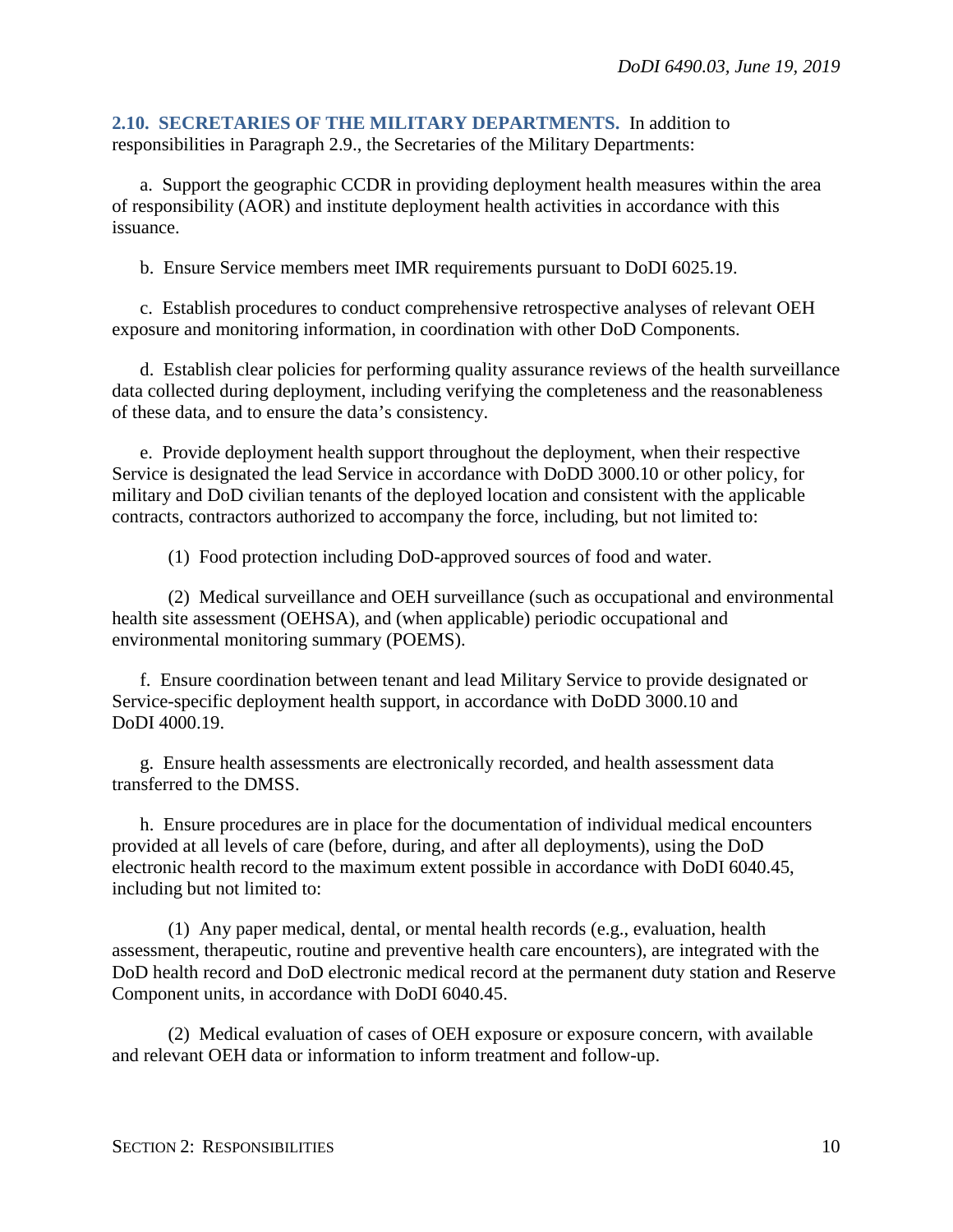(3) Pulmonary function testing on deploying Service members and DoD civilians who have known pre-existing pulmonary conditions and disease, but are medically ready to deploy and cleared by established policies and guidelines in DoDI 6200.06, DoDI 6025.19, and DoDI 6490.07, using spirometry in accordance with DoD Manual 6055.05.

(4) Animal bite cases and other potential exposures to rabies, using DD Form 2341 to document assessment, tracking, and treatment including (when indicated) rabies immunizations, in consultation with Military Rabies Advisory Boards.

i. Ensure clinical care provided by health care providers to military working animals is documented and made available for recording in the DoD veterinary health record, in accordance with Paragraph 2.1l.f.

j. Implement deployment biomonitoring procedures, including collection, analysis, and recording samples during or post-deployment.

(1) Use bioassays that are approved by the Food and Drug Administration or validated for military-unique exposures (e.g., depleted uranium and embedded fragments), and ensure laboratory data archival systems link medical test data to the DoD electronic medical record.

(2) Forward data and information to designated DoD archives and registries.

(3) Ensure results of depleted uranium biomonitoring on Service personnel are transmitted to the applicable Military Service Dosimetry Center.

<span id="page-10-0"></span>**2.11. SECRETARY OF THE ARMY.** In addition to the responsibilities in Paragraphs 2.9. and 2.10., the Secretary of the Army will ensure:

a. The operation and maintenance of the MESL(SIPR) to support all military deployments, including establishing standards of completeness, reasonableness, and consistency for information submitted to the MESL(SIPR).

b. The establishment of procedures for quality assurance reviews of deployment OEH surveillance data in DOEHRS-IH, to include verifying the completeness and the reasonableness of these data, and to ensure consistency.

c. All POEMS, completed by the DoD Components, are recorded in DOEHRS-IH, with any portion-marked classified content recorded in the MESL(SIPR).

d. The operation and maintenance of designated registries using the DoD system of record, DOEHRS-IH. Currently, these consist of the following registries:

(1) Depleted Uranium Biomonitoring.

(2) Iraqi Chemical Warfare Agent Exposure Assessment.

(3) Gulf War Oil Well Fire Smoke Registry.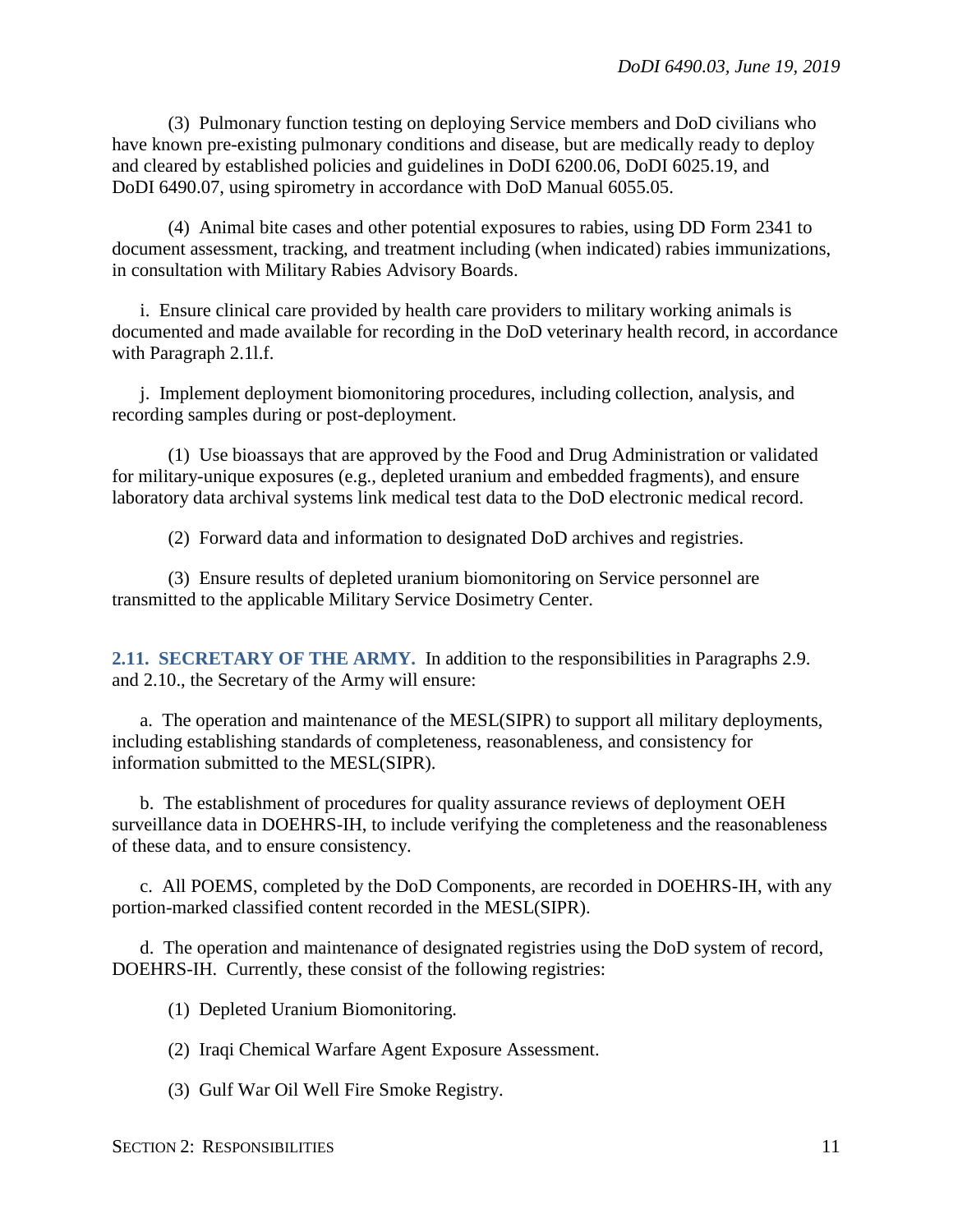(4) Khamisiyah Investigation.

(5) Operation Tomodachi.

e. The operation and maintenance of the public access website for posting cleared POEMS.

f. Procedures are in place for recording veterinary medical encounters and health assessments for military working animals in the DoD VSSM, consistent with DoDD 6400.04E.

<span id="page-11-0"></span>**2.12. CJCS.** In addition to the responsibilities in Paragraph 2.9., the CJCS will incorporate this issuance into joint doctrine, training, and plans, and monitors its implementation.

<span id="page-11-1"></span>**2.13. CCDRS.** In addition to responsibilities in Paragraph 2.9. and through coordination with the CJCS, the CCDRs will:

a. Specify all deployment health resource requirements in contingency and crisis action plans, deployment orders, and instructions for all deployments.

b. Specify supporting resources for managing health risks and request the appropriate deployment health capabilities to conduct and record deployment health activities in theater. Request capabilities to plan and conduct applicable deployment health activities including, but not limited to food protection and use of DoD approved sources of food and water, medical surveillance and OEH surveillance, such as OEHSAs and (when required in accordance with Paragraph 2.13.d.) POEMS, and health risk communications.

c. Communicate theater and location-specific deployment health requirements and health threats to supporting DoD Components and commanders prior to deployment, in deployment orders or other combatant command instructions.

d. Establish written deployment health requirements and procedures based on this issuance, component policy, and identified health risks for the theater and for specific deployment locations. Specify which AOR locations, including those on the enduring location master list, require deployment health activities in addition to those described at Section 3, based on identified health risks. Specify which locations require POEMS based on the OEHSA or preliminary hazard assessment and determination of potential exposure risks.

e. Ensure deployment health activities are conducted during deployment by the lead Service or support agreements for each deployment location, in accordance with DoDD 3000.10 and this issuance.

f. Plan and monitor deployment health risk assessment and mitigation activities, to include health surveillance, food protection and feral animal risk mitigation, at deployment locations in the AOR.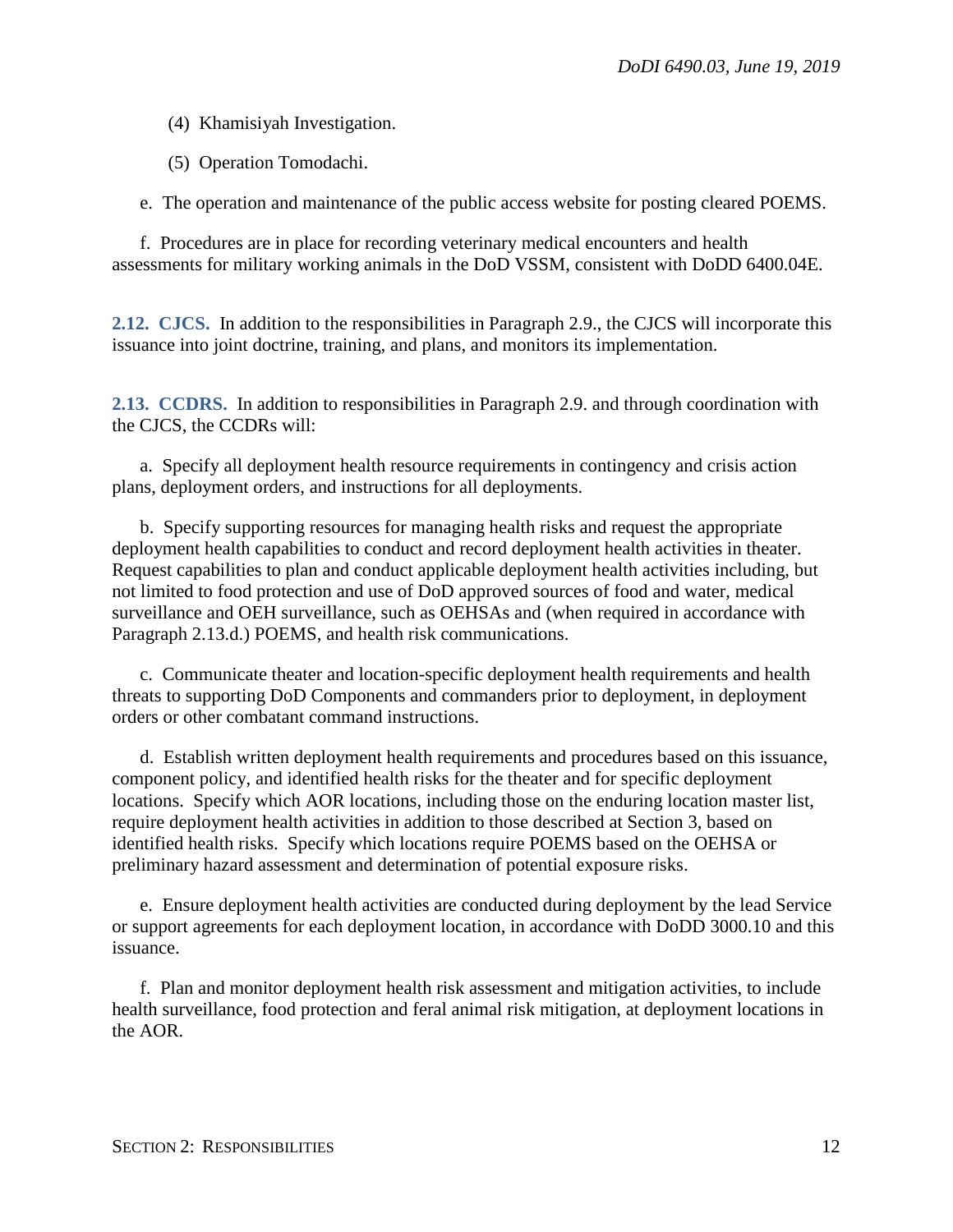g. Ensure commanders' decisions on whether to implement risk mitigation recommendations identified in OEHSAs are adequately documented and consistently monitored by the appropriate command.

h. Elevate any shortfalls in deployment health support to the Joint Staff.

i. Ensure health risk communication plans are developed and implemented during deployment. Include health threats identified in the OEHSA and subsequent findings, medical countermeasures, and exposure incidents faced by deployed personnel.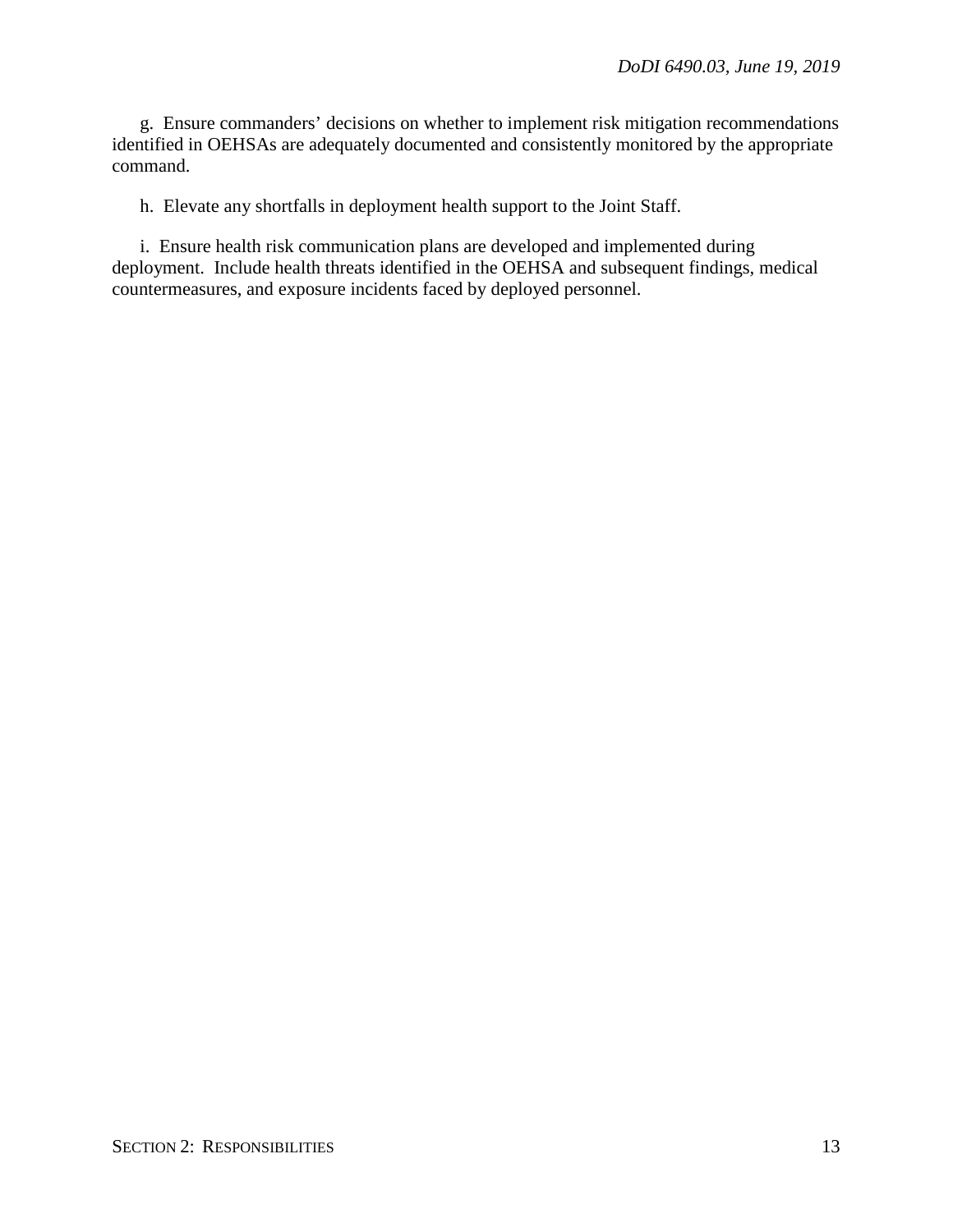# **SECTION 3: DEPLOYMENT HEALTH ACTIVITIES**

#### <span id="page-13-1"></span><span id="page-13-0"></span>**3.1. GENERAL REQUIREMENTS.**

a. DoD Components will conduct deployment health activities before, during, and after deployment as described in this issuance and deployment health procedural instructions published by the DHA.

b. Combatant Commands, Service Component Commands, lead Military Services for specified deployment locations, medical treatment facilities, and other pertinent organizations will collaborate on the planning and execution of the deployment health activities to achieve maximum force health protection and enablement of combat effectiveness.

<span id="page-13-2"></span>**3.2. CONDUCTING DEPLOYMENT HEALTH ACTIVITIES.** DoD Components will conduct deployment health activities as described in this section. Deployment health activities are required based on duration or location of the deployment or at the discretion of the CCDR, Service component commander, or commander exercising operational control based on health risk assessments:

a. For deployments greater than 30 days outside the United States, conduct the full range of deployment health activities described in Paragraph 3.3., and applicable procedures published by the DHA.

b. For deployments of 30 days or fewer outside of the United States, and operations within the United States (e.g., emergency response), conduct the minimum deployment health activities described in applicable procedures published by the DHA, and any additional, risk-based, deployment health activities directed by the CCDR, Service component commander, or commander exercising operational control.

c. For shipboard operations, when potential health threats indicate including deployment health activities beyond daily location reporting and the scope of shipboard occupational health programs, conduct risk-based deployment health activities directed by the commander exercising operational control.

<span id="page-13-3"></span>**3.3. DEPLOYMENT HEALTH ACTIVITIES.** The full range of deployment health activities consist of, but are not limited to:

a. Implementing effective FHP strategies in accordance with DoDD 6200.04, including but not limited to provision for medical countermeasures (e.g., immunizations, prophylaxis, FHP prescription products), and personal protective equipment.

b. Identifying deployable personnel and ensuring they are medically ready to deploy in accordance with DoDD 6200.04, DoDIs 3020.41 and 6025.19, Directive-type Memorandum 17- 004, and this issuance.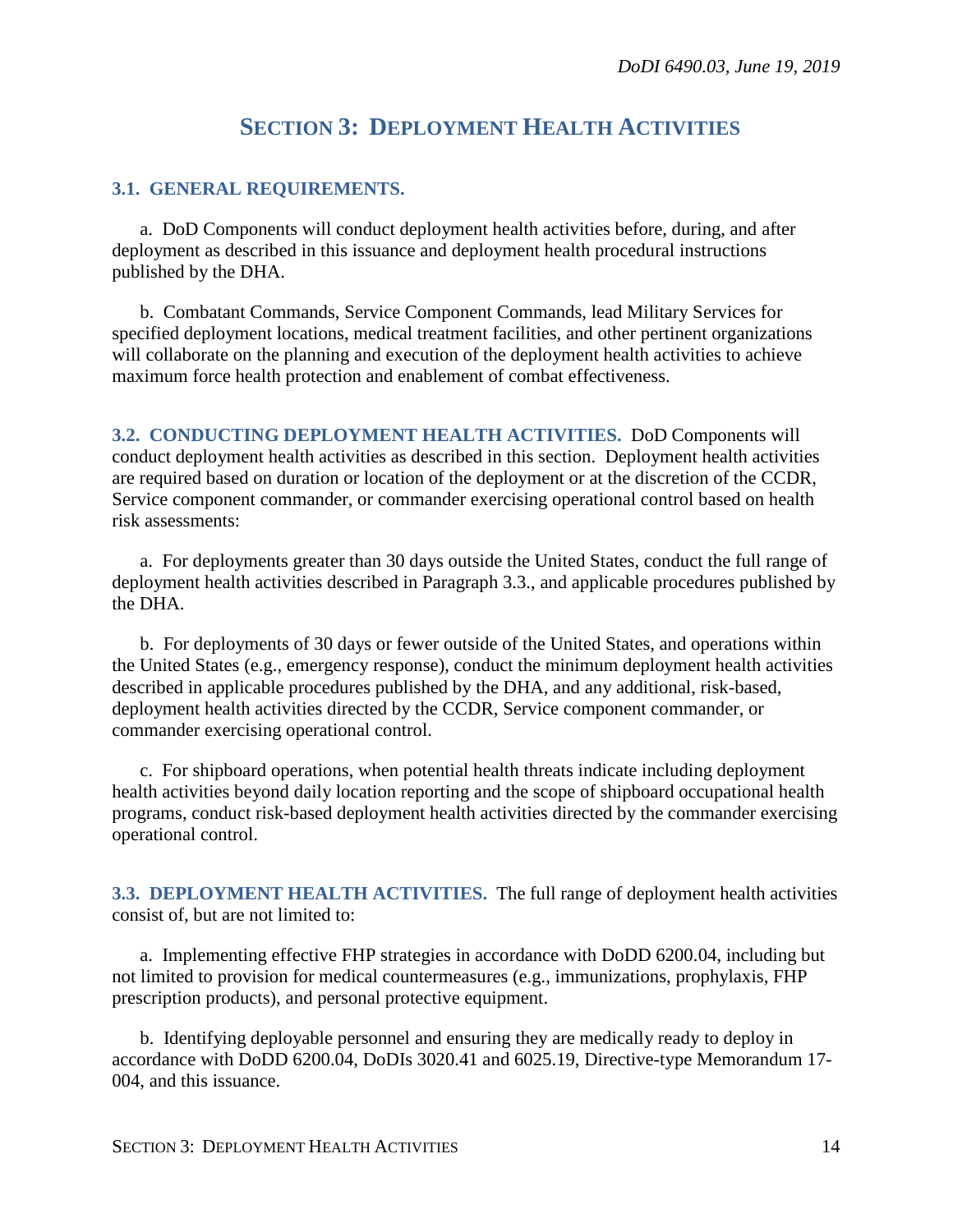c. Identifying and addressing deployment-limiting medical conditions in accordance with DoDI 6490.07 and the October 7, 2013 Assistant Secretary of Defense for Health Affairs Memorandum.

d. Ensuring access to comprehensive counseling on the full range of methods of contraception pre-deployment and during deployment healthcare visits in accordance with DHA Interim Procedures Memorandum 16-003 and Section 718 of Public Law 114-92.

e. Combat and operational stress control in accordance with DoDI 6490.05.

f. Conducting safety and occupational and environmental health risk assessment, mitigation, communication, and documentation in accordance with DoDIs 6055.01 and 6055.05.

g. Completing deployment health requirements and activities, including safety and OEH requirements, in concert with the lead Military Service and providing Component-specific capabilities in accordance with this issuance, and DoDIs 6055.01, 6055.05, and 4000.19.

h. Conducting comprehensive health surveillance in accordance with DoDD 6490.02E, which includes:

(1) Conducting medical surveillance.

(2) Conducting occupational and environmental health surveillance.

(3) Ensuring or arranging for the collection, analysis, and recording of disease and injury occurrences and rates, biomonitoring, reports of animal bites or other potential exposure to rabies (DD Form 2341), and reportable medical events, in accordance with the June 30, 2017 Defense Health Agency Memorandum.

(4) Ensuring reportable medical events and other data that populate the DMSS are submitted using the Disease Reporting System internet as the system of record in addition to any designated theater enterprise system.

i. Ensuring food protection in accordance with DoDD 6400.04E.

j. Documenting OEH surveillance data and information, exposure-related data and information, CBRN monitoring information, and incident reports in DOEHRS-IH.

k. Conducting quality assurance reviews of deployment health-related data in accordance with DoDI 6200.05

l. Enabling medical evaluations and health assessments, with appropriate medical follow-up of illnesses, injuries, mental health and dental care encounters, and OEH and CBRN agent exposures, documented in the DoD health record in accordance with DoDI 6040.45, and the recording of health assessments in the DMSS.

m. Facilitating follow-up of deployment-related exposures, injuries, or illness. For DoD civilian employees, this includes ensuring follow-up is consistent with workers compensation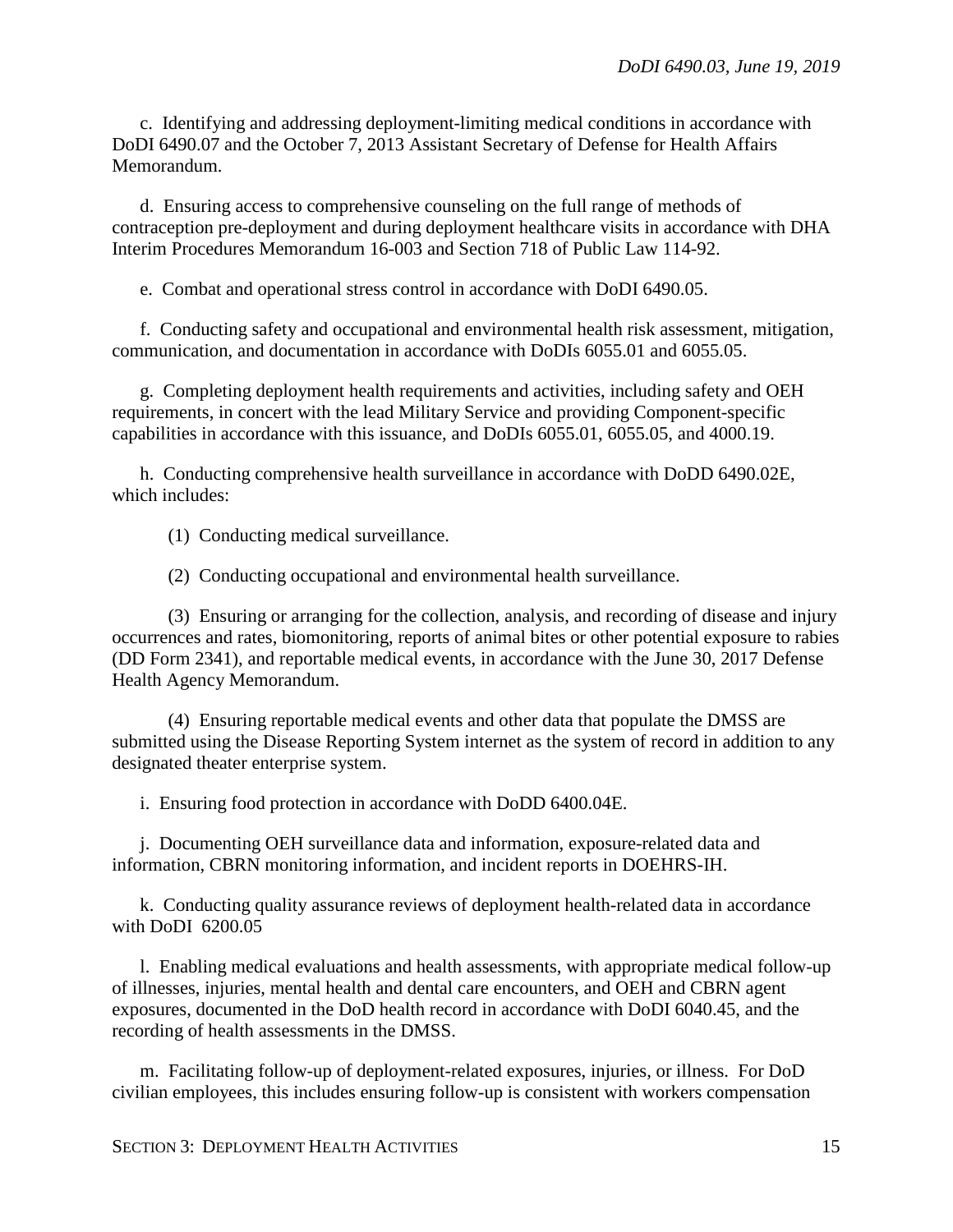laws, medical care in a military treatment facility as authorized by Part 108 of Title 32, CFR, and other deployment provisions as prescribed by Directive-type Memorandum 17-004.

n. Conducting deployment-related health assessments. Health assessments for Service members and DoD civilians are conducted when required according to Paragraph 1.2.b., at specific intervals throughout the deployment cycle. Assessments may be combined or conducted concurrently to streamline administration when established requirements are met, pursuant to DoDIs 6200.06 and 6490.13 and this issuance, as described in the companion DHA procedural instruction for deployment health.

(1) For Service members, health assessments related to deployment include the Pre-Deployment Health Assessment (DD Form 2795), Post-Deployment Health Assessment (DD Form 2796), Post-Deployment Health Re-Assessment (DD Form 2900), and Deployment Mental Health Assessment (DD Form 2978). DD Forms 2796, 2900, and 2978 apply if a Pre-Deployment Health Assessment was required during the pre-deployment phase and the Service member completed the deployment or per the instructions of the commander exercising operational control, based on health risk during deployment. Service members may complete health assessments related to deployment as part of the Annual Periodic Health Assessment (DD Form 3024) when established requirements are met.

(2) For DoD civilians, health assessments related to deployment include the Pre-Deployment Health Assessment (DD Form 2795), Post-Deployment Health Assessment (DD Form 2796), and Post-Deployment Health Re-Assessment (DD Form 2900). DD Forms 2796 and 2900 apply if a Pre-Deployment Health Assessment was required during the pre-deployment phase and the individual completed the deployment or per the instructions of the commander exercising operational control, based on health risk during deployment. DoD civilians will complete deployment-related health assessments at the redeployment site or military treatment facility designated by their DoD Component.

(3) Health assessments for military working animals are conducted and entered into the DoD veterinary health record.

o. Submitting individual daily deployment location information. Record location data for contractors in accordance with DoDI 3020.41. Record individual daily location data for each deployed Service member and DoD civilian as follows:

(1) Use the individual location data elements shown in Table 1.

(2) Ensure individual location data are submitted and archived according to the most current established processes, and send the data electronically to the Defense Manpower Data Center.

p. Ensuring information containing individual location data, personally identifiable information, and individually identifiable health information is collected, recorded, distributed (including to the VA, as appropriate), and archived before, during, and after all deployments.

q. Ensuring any classified individual location data or deployment health activity data and information reference the applicable original classification authority or security classification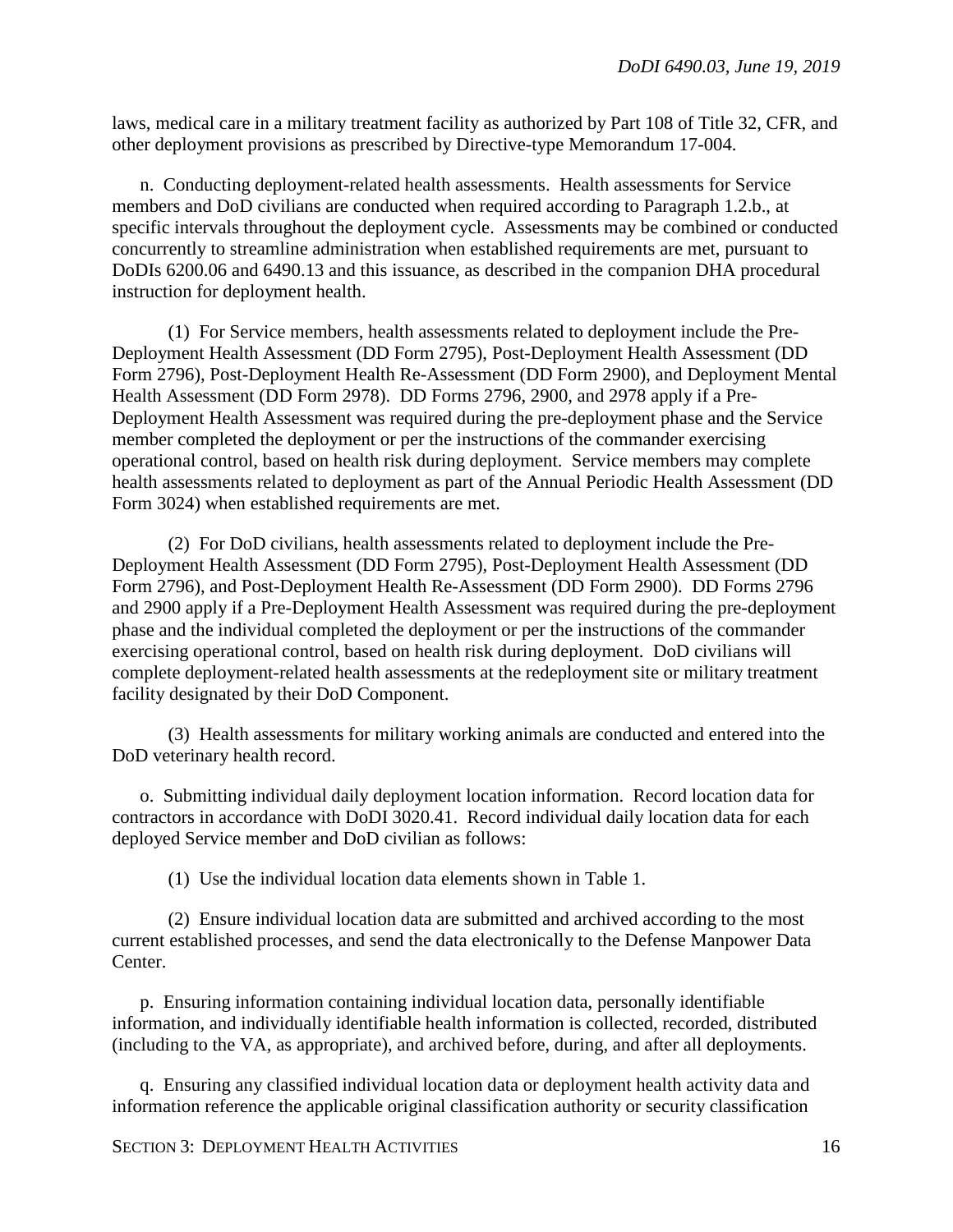guidance so that it may be downgraded or declassified accordingly and as soon as appropriate, in order to facilitate medical follow-up and study of health outcomes associated with deployment locations, exposures or incidents, and deployed individuals or groups for all deployments.

<span id="page-16-0"></span>**3.4. DEPLOYMENT HEALTH ACTIVITY DATA AND INFORMATION.** Deployment health activity data and information will be recorded in the designated DoD primary electronic medical record or DoD veterinary health record (VSSM), DOEHRS-IH, MESL(SIPR), DMSS, VSIMS, and personnel record systems. This data and information will be shared, as appropriate, to improve deployment health activities and health outcomes.

a. The DOEHRS-IH is the authoritative repository for deployment OEH surveillance information and data and will be used to the maximum extent possible. Any OEH surveillance data and information classified by the original classification authority will be recorded in the MESL(SIPR), portion marked, with reference to the applicable security classification or declassification guide and original classification authority and moved to DOEHRS-IH once declassified accordingly.

b. VSIMS is the authoritative repository for FWRA checklist-reports and FWRA after action reports.

c. Relevant activities and information associated with personnel accountability activities described in DoDD 5124.02, environment, safety, and occupational health activities described in DoDD 4715.1E, and comprehensive health surveillance activities described in DoDD 6490.02E will be coordinated and shared with deployment health activities.

d. Health surveillance information, including deployment OEH surveillance data, and food protection surveillance data will be matched to individuals by deployment location to support medical care and identify cohorts with similar deployment location, health outcome, or exposure risk.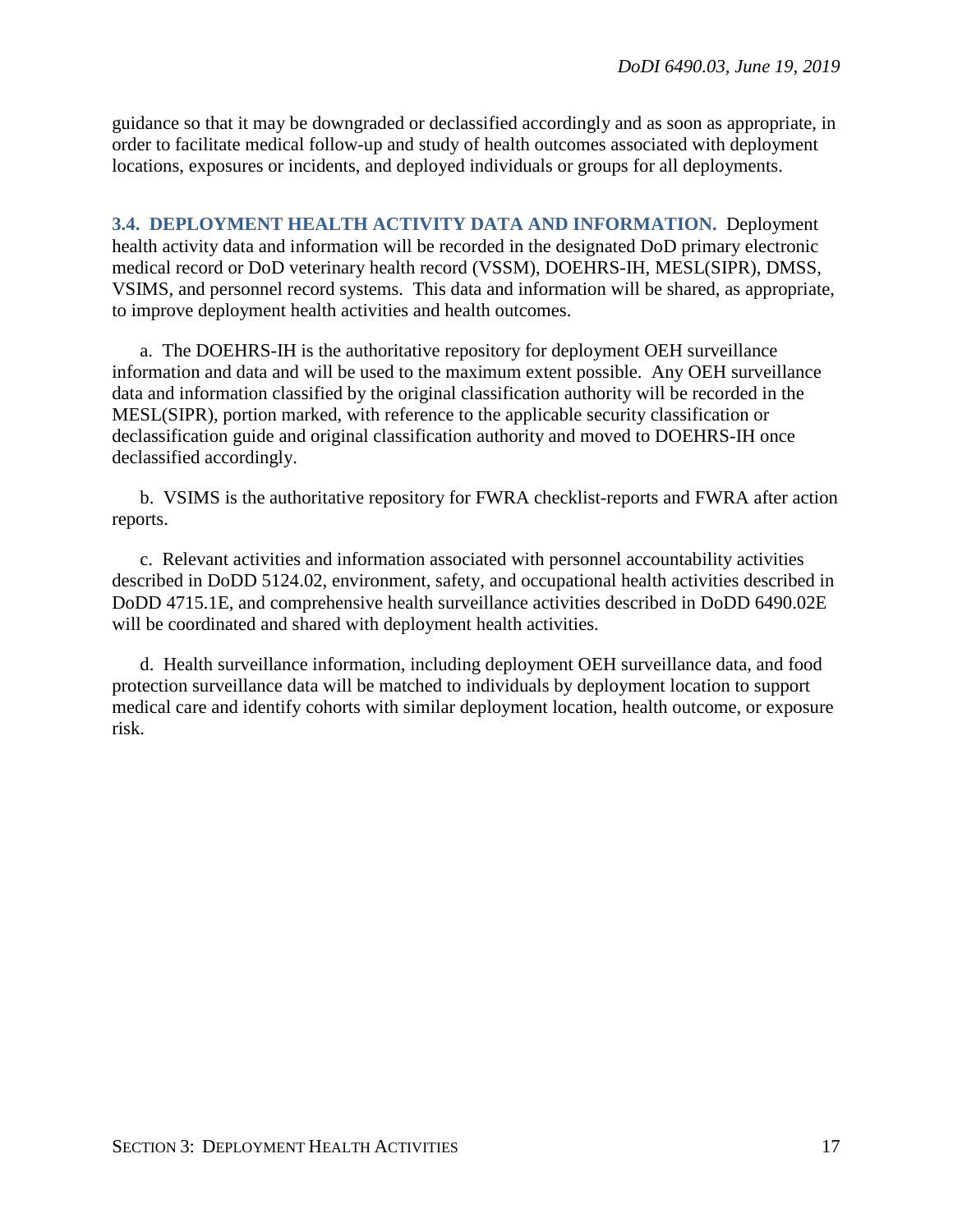| <b>Element Name</b>                    | <b>Description</b>                           |
|----------------------------------------|----------------------------------------------|
| DoD Electronic Data Interchange Person | The DoD Electronic Data Interchange          |
| Identifier                             | Person Identifier stored on the Common       |
|                                        | Access Card.                                 |
| <b>Social Security Number</b>          | The identifier assigned by the Social        |
|                                        | Security Administration to a person.         |
| <b>Service Branch Code</b>             | A Army; N Navy; M Marine Corps; F Air        |
|                                        | Force; C Coast Guard                         |
| Uniformed Service Organization         | R Regular; G Guard; V Reserve; C DoD         |
| <b>Component Code</b>                  | Civilian; E Contractor                       |
| <b>Surname Text</b>                    | The text of a designation applied to a       |
|                                        | person, generally referred to as the last or |
|                                        | family name.                                 |
| <b>Forename Text</b>                   | The text of a designation applied to a       |
|                                        | person, generally referred to as the first   |
|                                        | name.                                        |
| Middle Initial Text                    | The initial of a name designation            |
|                                        | applied to a person, commonly used           |
|                                        | between the first and last names. If not     |
|                                        | applicable, report as blank.                 |
| <b>Birth Calendar Date</b>             | The date when a person was born. Format:     |
|                                        | <b>YYYYMMDD</b>                              |
| Assigned Unit Identification Code      | The Service-unique code that                 |
| (UIC)                                  | represents the unit to which the member is   |
|                                        | assigned.                                    |
|                                        | Army: Report a W, the UIC and one            |
|                                        | blank                                        |
|                                        | Navy: Report an N, the UIC and one           |
|                                        | blank                                        |
|                                        | Marine Corps: Report the                     |
|                                        | Reporting Unit Code and the                  |
|                                        | <b>Monitored Command Code</b>                |
|                                        | Air Force: Report an F, the unit             |
|                                        | portion of the Personnel Accounting          |
|                                        | System Code and two blanks                   |
|                                        | Coast Guard: Report the UIC                  |

## **Table 1. Individual Location Data Elements.**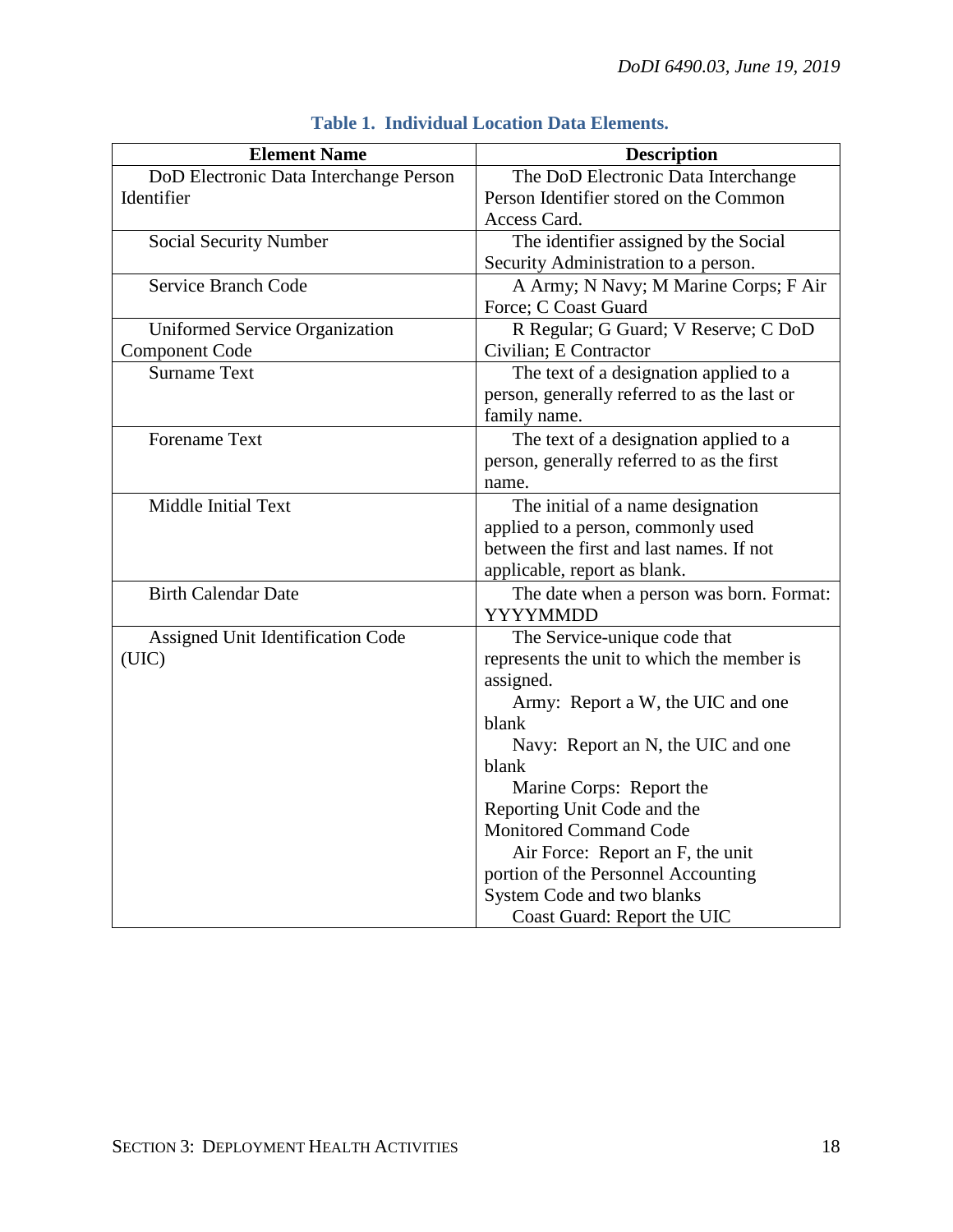| <b>Element Name</b>                                                                                                                                                                                                                                                                                                                                                                                                                                          | <b>Description</b>                                                                                                                                                                                                                                                                                                                                                                                                                                                                                                                                                                                                                                                                                                                                                                                                                                                                                       |
|--------------------------------------------------------------------------------------------------------------------------------------------------------------------------------------------------------------------------------------------------------------------------------------------------------------------------------------------------------------------------------------------------------------------------------------------------------------|----------------------------------------------------------------------------------------------------------------------------------------------------------------------------------------------------------------------------------------------------------------------------------------------------------------------------------------------------------------------------------------------------------------------------------------------------------------------------------------------------------------------------------------------------------------------------------------------------------------------------------------------------------------------------------------------------------------------------------------------------------------------------------------------------------------------------------------------------------------------------------------------------------|
| Attached UIC                                                                                                                                                                                                                                                                                                                                                                                                                                                 | The Service-unique code represents                                                                                                                                                                                                                                                                                                                                                                                                                                                                                                                                                                                                                                                                                                                                                                                                                                                                       |
|                                                                                                                                                                                                                                                                                                                                                                                                                                                              | the unit to which member has reported                                                                                                                                                                                                                                                                                                                                                                                                                                                                                                                                                                                                                                                                                                                                                                                                                                                                    |
|                                                                                                                                                                                                                                                                                                                                                                                                                                                              | to duty.                                                                                                                                                                                                                                                                                                                                                                                                                                                                                                                                                                                                                                                                                                                                                                                                                                                                                                 |
|                                                                                                                                                                                                                                                                                                                                                                                                                                                              |                                                                                                                                                                                                                                                                                                                                                                                                                                                                                                                                                                                                                                                                                                                                                                                                                                                                                                          |
|                                                                                                                                                                                                                                                                                                                                                                                                                                                              |                                                                                                                                                                                                                                                                                                                                                                                                                                                                                                                                                                                                                                                                                                                                                                                                                                                                                                          |
|                                                                                                                                                                                                                                                                                                                                                                                                                                                              |                                                                                                                                                                                                                                                                                                                                                                                                                                                                                                                                                                                                                                                                                                                                                                                                                                                                                                          |
|                                                                                                                                                                                                                                                                                                                                                                                                                                                              |                                                                                                                                                                                                                                                                                                                                                                                                                                                                                                                                                                                                                                                                                                                                                                                                                                                                                                          |
|                                                                                                                                                                                                                                                                                                                                                                                                                                                              |                                                                                                                                                                                                                                                                                                                                                                                                                                                                                                                                                                                                                                                                                                                                                                                                                                                                                                          |
|                                                                                                                                                                                                                                                                                                                                                                                                                                                              |                                                                                                                                                                                                                                                                                                                                                                                                                                                                                                                                                                                                                                                                                                                                                                                                                                                                                                          |
|                                                                                                                                                                                                                                                                                                                                                                                                                                                              |                                                                                                                                                                                                                                                                                                                                                                                                                                                                                                                                                                                                                                                                                                                                                                                                                                                                                                          |
|                                                                                                                                                                                                                                                                                                                                                                                                                                                              |                                                                                                                                                                                                                                                                                                                                                                                                                                                                                                                                                                                                                                                                                                                                                                                                                                                                                                          |
|                                                                                                                                                                                                                                                                                                                                                                                                                                                              |                                                                                                                                                                                                                                                                                                                                                                                                                                                                                                                                                                                                                                                                                                                                                                                                                                                                                                          |
|                                                                                                                                                                                                                                                                                                                                                                                                                                                              |                                                                                                                                                                                                                                                                                                                                                                                                                                                                                                                                                                                                                                                                                                                                                                                                                                                                                                          |
|                                                                                                                                                                                                                                                                                                                                                                                                                                                              |                                                                                                                                                                                                                                                                                                                                                                                                                                                                                                                                                                                                                                                                                                                                                                                                                                                                                                          |
|                                                                                                                                                                                                                                                                                                                                                                                                                                                              | The date and Zulu time that the                                                                                                                                                                                                                                                                                                                                                                                                                                                                                                                                                                                                                                                                                                                                                                                                                                                                          |
|                                                                                                                                                                                                                                                                                                                                                                                                                                                              |                                                                                                                                                                                                                                                                                                                                                                                                                                                                                                                                                                                                                                                                                                                                                                                                                                                                                                          |
|                                                                                                                                                                                                                                                                                                                                                                                                                                                              |                                                                                                                                                                                                                                                                                                                                                                                                                                                                                                                                                                                                                                                                                                                                                                                                                                                                                                          |
|                                                                                                                                                                                                                                                                                                                                                                                                                                                              |                                                                                                                                                                                                                                                                                                                                                                                                                                                                                                                                                                                                                                                                                                                                                                                                                                                                                                          |
|                                                                                                                                                                                                                                                                                                                                                                                                                                                              |                                                                                                                                                                                                                                                                                                                                                                                                                                                                                                                                                                                                                                                                                                                                                                                                                                                                                                          |
|                                                                                                                                                                                                                                                                                                                                                                                                                                                              |                                                                                                                                                                                                                                                                                                                                                                                                                                                                                                                                                                                                                                                                                                                                                                                                                                                                                                          |
|                                                                                                                                                                                                                                                                                                                                                                                                                                                              |                                                                                                                                                                                                                                                                                                                                                                                                                                                                                                                                                                                                                                                                                                                                                                                                                                                                                                          |
|                                                                                                                                                                                                                                                                                                                                                                                                                                                              |                                                                                                                                                                                                                                                                                                                                                                                                                                                                                                                                                                                                                                                                                                                                                                                                                                                                                                          |
|                                                                                                                                                                                                                                                                                                                                                                                                                                                              |                                                                                                                                                                                                                                                                                                                                                                                                                                                                                                                                                                                                                                                                                                                                                                                                                                                                                                          |
|                                                                                                                                                                                                                                                                                                                                                                                                                                                              |                                                                                                                                                                                                                                                                                                                                                                                                                                                                                                                                                                                                                                                                                                                                                                                                                                                                                                          |
|                                                                                                                                                                                                                                                                                                                                                                                                                                                              |                                                                                                                                                                                                                                                                                                                                                                                                                                                                                                                                                                                                                                                                                                                                                                                                                                                                                                          |
|                                                                                                                                                                                                                                                                                                                                                                                                                                                              |                                                                                                                                                                                                                                                                                                                                                                                                                                                                                                                                                                                                                                                                                                                                                                                                                                                                                                          |
|                                                                                                                                                                                                                                                                                                                                                                                                                                                              |                                                                                                                                                                                                                                                                                                                                                                                                                                                                                                                                                                                                                                                                                                                                                                                                                                                                                                          |
|                                                                                                                                                                                                                                                                                                                                                                                                                                                              | Format: YYYYMMDDHHMM                                                                                                                                                                                                                                                                                                                                                                                                                                                                                                                                                                                                                                                                                                                                                                                                                                                                                     |
| <b>Location End Date</b>                                                                                                                                                                                                                                                                                                                                                                                                                                     | The date and Zulu time that the                                                                                                                                                                                                                                                                                                                                                                                                                                                                                                                                                                                                                                                                                                                                                                                                                                                                          |
|                                                                                                                                                                                                                                                                                                                                                                                                                                                              | member departed at the location being                                                                                                                                                                                                                                                                                                                                                                                                                                                                                                                                                                                                                                                                                                                                                                                                                                                                    |
|                                                                                                                                                                                                                                                                                                                                                                                                                                                              | reported. Format:                                                                                                                                                                                                                                                                                                                                                                                                                                                                                                                                                                                                                                                                                                                                                                                                                                                                                        |
|                                                                                                                                                                                                                                                                                                                                                                                                                                                              |                                                                                                                                                                                                                                                                                                                                                                                                                                                                                                                                                                                                                                                                                                                                                                                                                                                                                                          |
|                                                                                                                                                                                                                                                                                                                                                                                                                                                              |                                                                                                                                                                                                                                                                                                                                                                                                                                                                                                                                                                                                                                                                                                                                                                                                                                                                                                          |
|                                                                                                                                                                                                                                                                                                                                                                                                                                                              |                                                                                                                                                                                                                                                                                                                                                                                                                                                                                                                                                                                                                                                                                                                                                                                                                                                                                                          |
|                                                                                                                                                                                                                                                                                                                                                                                                                                                              |                                                                                                                                                                                                                                                                                                                                                                                                                                                                                                                                                                                                                                                                                                                                                                                                                                                                                                          |
|                                                                                                                                                                                                                                                                                                                                                                                                                                                              |                                                                                                                                                                                                                                                                                                                                                                                                                                                                                                                                                                                                                                                                                                                                                                                                                                                                                                          |
|                                                                                                                                                                                                                                                                                                                                                                                                                                                              |                                                                                                                                                                                                                                                                                                                                                                                                                                                                                                                                                                                                                                                                                                                                                                                                                                                                                                          |
|                                                                                                                                                                                                                                                                                                                                                                                                                                                              |                                                                                                                                                                                                                                                                                                                                                                                                                                                                                                                                                                                                                                                                                                                                                                                                                                                                                                          |
|                                                                                                                                                                                                                                                                                                                                                                                                                                                              |                                                                                                                                                                                                                                                                                                                                                                                                                                                                                                                                                                                                                                                                                                                                                                                                                                                                                                          |
| Deployment Start Date<br>Deployment End Date<br><b>Operation Plan Identification Code</b><br><b>Location Start Date</b><br><b>Location Longitude Coordinate</b><br>Code (Not required when six-digit grid<br>coordinates or geographic location<br>codes (geolocation codes) are provided)<br><b>Location Longitude Direction Code</b><br>(Not required when six-digit grid<br>coordinates or geographic location<br>codes (geolocation codes) are provided) | Army: Report a W, the UIC and<br>one blank<br>Navy: Report an N, the UIC and<br>one blank<br>Marine Corps: Report the<br>Reporting Unit Code and the<br><b>Monitored Command Code</b><br>Air Force: Report an F, the unit<br>portion of the Personnel Accounting<br>System Code and two blanks<br>Coast Guard: Report the UIC<br>member began the deployment.<br>Format: YYYYMMDDHHMM<br>The date and Zulu time that the<br>member ended the deployment.<br>Format: YYYYMMDDHHMM<br>The operation plan identification code<br>originates from the Joint Chiefs of Staff,<br>Joint Operation Plan and Execution Segment<br>system and is used to identify a specific<br>operation plan.<br>The date and Zulu time that the member<br>arrived at the location being reported.<br>YYYYMMDDHHMM<br>Report the degrees, minutes and<br>seconds of the longitude of the<br>member's location<br>E East; W West |

### **Table 1. Individual Location Data Elements, Continued.**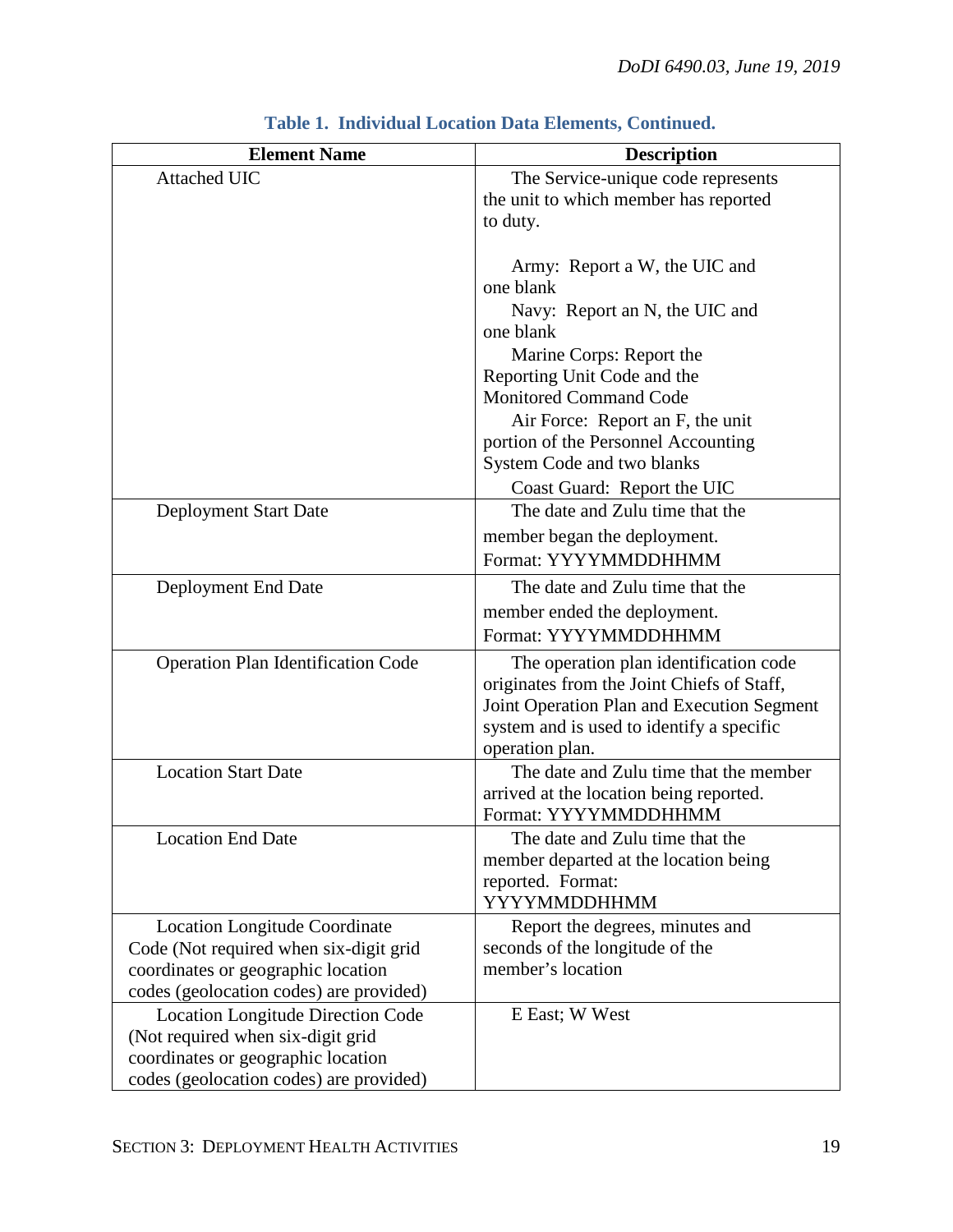| <b>Element Name</b>                         | <b>Description</b>                            |
|---------------------------------------------|-----------------------------------------------|
| <b>Location Latitude Coordinate</b>         | Report the degrees, minutes                   |
| Code                                        | and seconds of the latitude of the            |
| (Not required when six-digit grid           | member's location                             |
| coordinates or geographic location          |                                               |
| codes (geolocation codes) are               |                                               |
| provided)                                   |                                               |
| <b>Location Latitude Direction Code</b>     | N North; S South                              |
| (Not required when six-digit grid           |                                               |
| coordinates or geographic location          |                                               |
| codes (geolocation codes) are               |                                               |
| provided)                                   |                                               |
| <b>Grid Coordinate Code</b>                 | Two byte alphabetic map sheet                 |
| (Not required when latitude/longitude)      | designation and six-digit grid                |
| coordinate codes or geographic (geolocation | coordinate. Format: AB123456                  |
| codes) are provided)                        |                                               |
| <b>Geolocation Code</b>                     | Geographic Location Code                      |
| (Not required when                          |                                               |
| latitude/longitude coordinate codes or      |                                               |
| grid coordinate codes are provided)         |                                               |
| <b>Location Country Code</b>                | The two-byte alphabetic code that             |
|                                             | represents the principal geopolitical entity  |
|                                             | of the world. Report US for the 50 states     |
|                                             | and District of Columbia. If afloat at sea or |
|                                             | unknown, report ZZ.                           |
| <b>Location State Code</b>                  | The two-byte alphabetic code that             |
|                                             | represents the state or the District of       |
|                                             | Columbia for domestic deployments.            |
| <b>Location Calendar Date</b>               | The date the member was at                    |
|                                             | the reported location. Format:                |
|                                             | <b>YYYYMMDD</b>                               |
| <b>Operation Name Text</b>                  | Joint Staff or Service component name of      |
|                                             | an operation                                  |
| <b>Location Name Text</b>                   | Joint Staff or component name of the          |
|                                             | location (e.g., forward operating base,       |
|                                             | contingency location, enduring location, base |
|                                             | camp, etc.)                                   |

### **Table 1. Individual Location Data Elements, Continued.**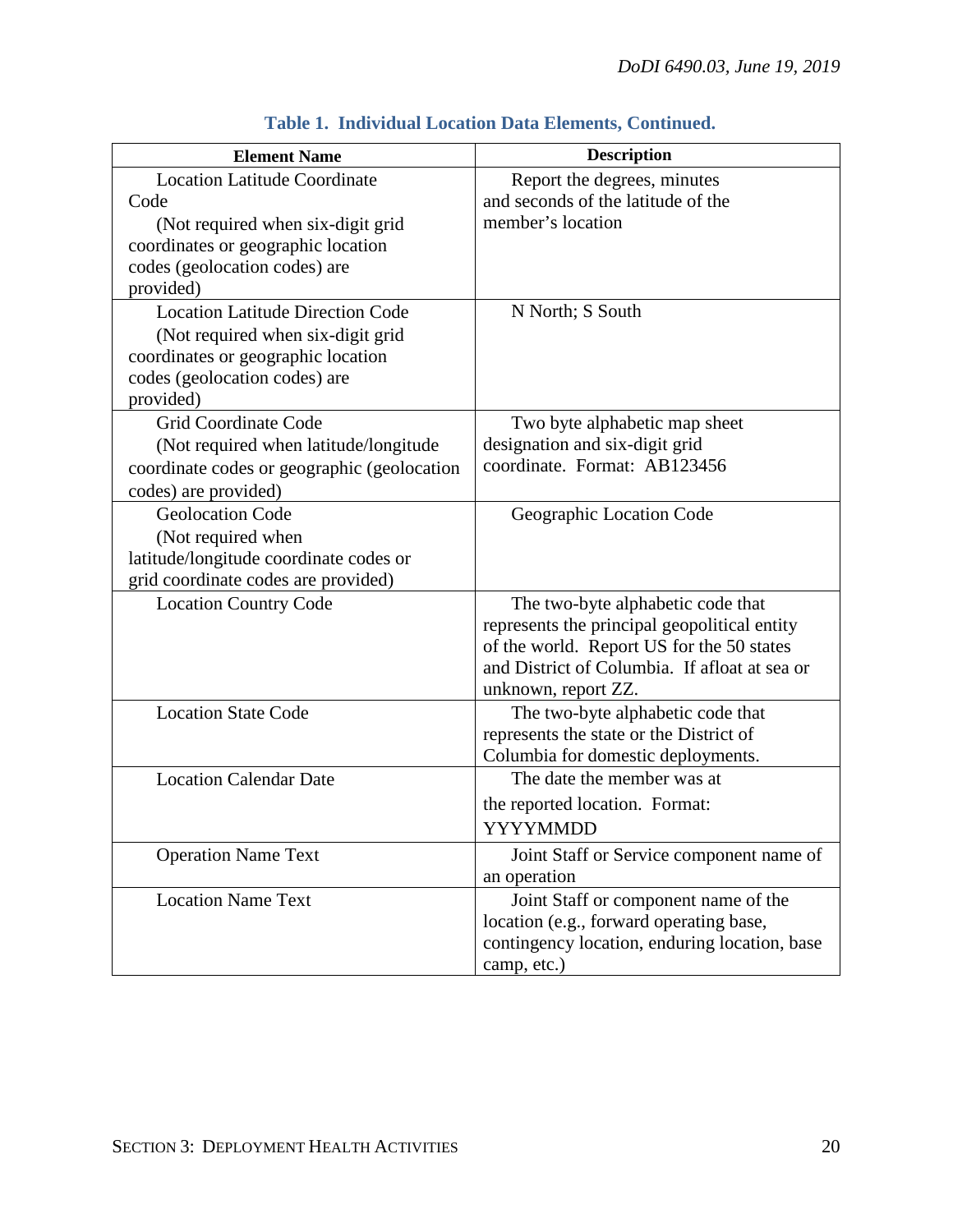# **GLOSSARY**

#### <span id="page-20-1"></span><span id="page-20-0"></span>**G.1. ACRONYMS.**

| <b>AOR</b>       | area of responsibility                                                        |
|------------------|-------------------------------------------------------------------------------|
| ASD(HA)          | <b>Assistant Secretary of Defense for Health Affairs</b>                      |
|                  |                                                                               |
| <b>CBRN</b>      | chemical, biological, radiological, and nuclear<br><b>Combatant Commander</b> |
| <b>CCDR</b>      |                                                                               |
| <b>CFR</b>       | Code of Federal Regulations                                                   |
| <b>CJCS</b>      | Chairman of the Joint Chiefs of Staff                                         |
| <b>DHA</b>       | Defense Health Agency                                                         |
| <b>DMSS</b>      | Defense Medical Surveillance System                                           |
| DoDD             | DoD directive                                                                 |
| <b>DoDI</b>      | DoD instruction                                                               |
| <b>DOEHRS-IH</b> | Defense Occupational and Environmental Health Readiness System                |
|                  | - Industrial Hygiene                                                          |
|                  |                                                                               |
| <b>FHP</b>       | force health protection<br>food and water risk assessment                     |
| <b>FWRA</b>      |                                                                               |
| <b>IMR</b>       | individual medical readiness                                                  |
| MESL(SIPR)       | Military Exposure Surveillance Library (Secret Internet Protocol              |
|                  | Router)                                                                       |
| <b>OEH</b>       | occupational and environment health                                           |
| <b>OEHSA</b>     | occupational and environmental health site assessment                         |
|                  |                                                                               |
| <b>POEMS</b>     | periodic occupational and environmental monitoring summary                    |
| <b>UIC</b>       | unit identification code                                                      |
| U.S.C.           | <b>United States Code</b>                                                     |
| USD(A&S)         | Under Secretary of Defense for Acquisition and Sustainment                    |
| $USD(P\&R)$      | Under Secretary of Defense for Personnel and Readiness                        |
|                  |                                                                               |
| VA               | Department of Veterans Affairs                                                |
| <b>VSIMS</b>     | Veterinary Service Information Management System                              |
| <b>VSSM</b>      | Veterinary Service Systems Management                                         |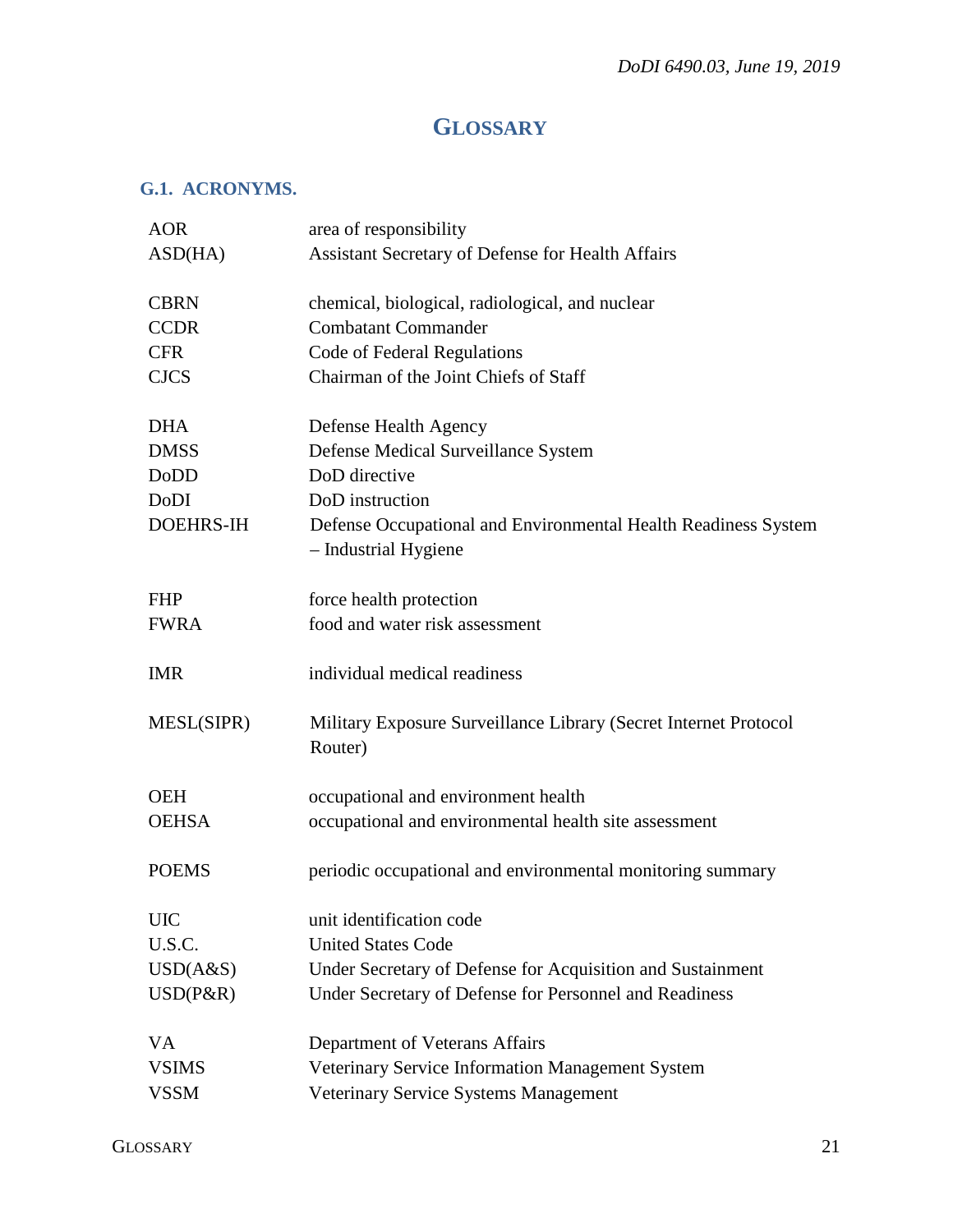<span id="page-21-0"></span>**G.2. DEFINITIONS.** Unless otherwise noted, these terms and their definitions are for the purpose of this issuance.

**AOR.** Defined in the DoD Dictionary of Military and Associated Terms.

**bioassay.** A specific biomonitoring method to assess biological specimens for changes resulting from exposure to materials foreign to the body or detect parent compounds or the metabolites of exposure agents.

**biomonitoring.** The process of assessment of individual exposures to various substances by measuring the parent compound or its metabolites in biological media (e.g., in biologic tissues and fluids, blood, urine, hair, and breath) from exposed individuals.

**contingency operation.** Defined in the DoD Dictionary of Military and Associated Terms.

**deployment.** Defined in the DoD Dictionary of Military and Associated Terms.

**deployment health activities.** Health-related activities and measures that are undertaken to assess and minimize health risks associated with deployment. Activities encompass the regular collection, analysis, interpretation, recording, archiving, and distribution of health-related data used for monitoring the health of individuals or a deployed population, and for intervening in a timely manner to prevent, treat, or control the occurrence of disease or injury. Activities are described in the DHA deployment health procedural instruction and may include, but are not limited to, health risk assessment, health risk mitigation including feral animal risk mitigation, risk communications, medical countermeasures, health surveillance including OEH surveillance and, when appropriate, medical surveillance (e.g., applicable occupational medical surveillance or deployment-related health assessments), force health protection, safety and occupational health, personal protective equipment, sanitation and hygiene, integrated pest management, food protection, and food and water risk assessments.

**disease and injury.** Injury or degradation of functional capability sustained by personnel, caused by disease and non-battle injury or by enemy action.

**disease and non-battle injury.** Defined in the DoD Dictionary of Military and Associated Terms.

**DoD electronic medical record.** The electronic medical record system used by the DoD; specifically, the Armed Forces Health Longitudinal Technology Application or its successor.

**DoD health record.** Defined in DoDI 6040.45.

**DoD veterinary health record.** The electronic or hard copy medical record system used by the DoD to capture all veterinary medical and dental health care documentation. The electronic system is the VSSM or its successor.

**enduring location master list.** Defined in DoDI 3000.12.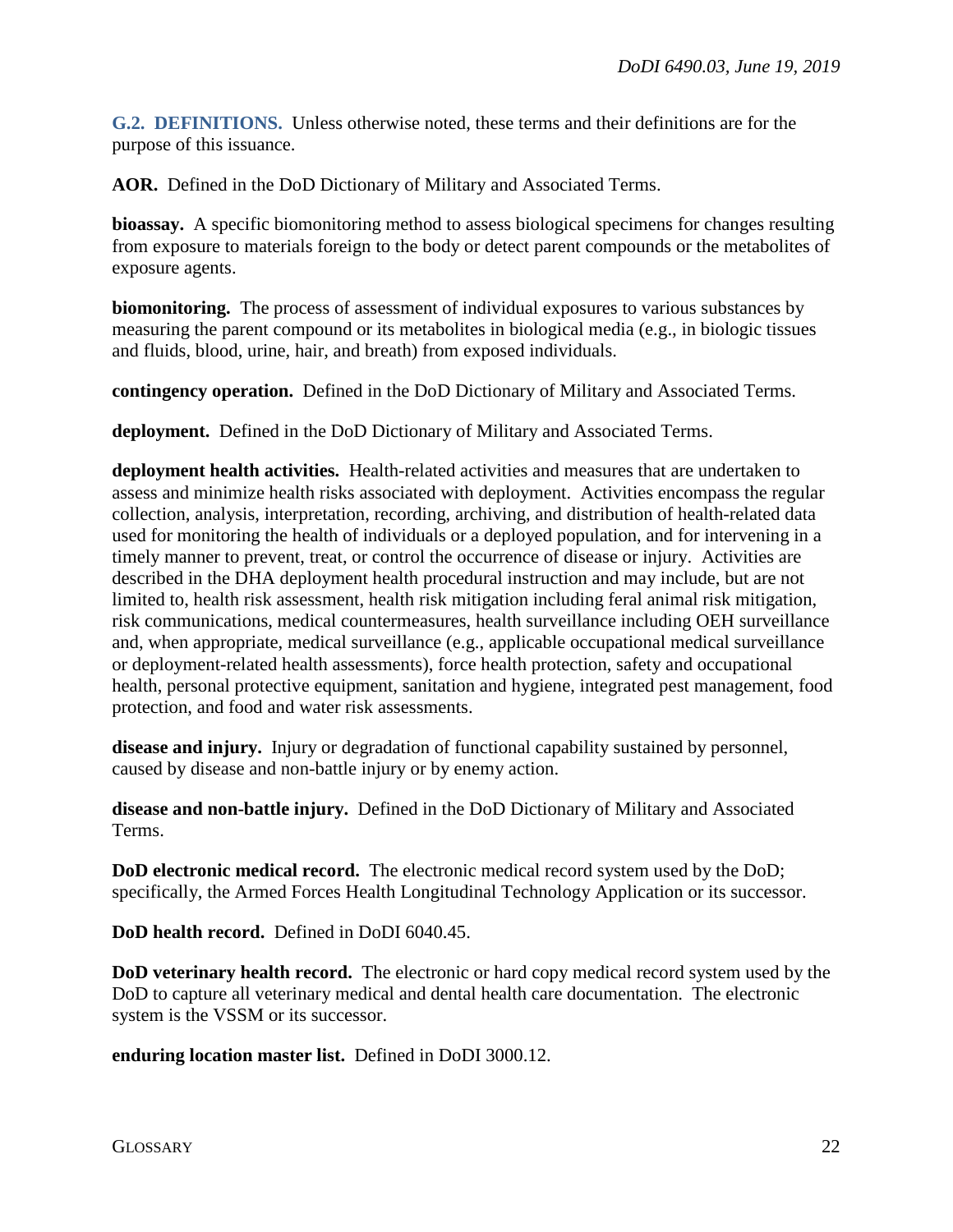**feral animal risk mitigation.** A combination of policies, procedures, and practices that when collectively employed in an operational environment reduces the traumatic injury and disease risks posed by feral animals (free-roaming animals, usually a domestic species with no apparent owner).

**food protection.** Defined in DoDD 6400.04E.

**FWRA.** Defined in DoDD 6400.04E.

**health surveillance.** Defined in DoDD 6490.02E.

**OEH.** Defined in DoDI 6055.05.

**occupational and environmental health surveillance.** Defined in DoDD 6490.02E.

**OEHSA.** Documents the OEH conditions found at a site (e.g., deployment site such as a base camp, bivouac site or outpost, main operating base or forward operating site, enduring location, or contingency location) beginning at or near the time it is first occupied by U.S. forces, and updated as high risk hazards are identified. The assessment, done by Service preventive medicine personnel, includes site history; environmental health survey results for air, water, soil, and noise; entomological surveys; occupational and industrial hygiene surveys; and ionizing and non-ionizing radiation hazard surveys, if indicated. Its purpose is to identify hazardous exposure agents with complete or potentially complete exposure pathways that may affect the health of deployed personnel.

**operational area.** Defined in the DoD Dictionary of Military and Associated Terms.

**POEMS.** Unclassified and publically-releasable OEH monitoring summaries (e.g., noise, thermal stress, airborne pollutants, soil and water contaminants, incidents, and infectious diseases) that identify location specific OEH hazards and population based health risks. POEMS provide estimated exposures, assessment of whether estimated exposures are acceptable or unacceptable, and the criteria used for the estimate (i.e., above or below Military Exposure Guidelines) along with anticipated acute, chronic, or latent health effects. POEMS are updated or certified current at least annually.

**preliminary hazard assessment.** The process of reviewing relevant intelligence data, past hazard assessments, and other available information for the area of deployment to identify potential health threats to deploying personnel. The preliminary hazard assessment should be accomplished prior to deployment to inform the content of the initial OEHSA.

**preventive medicine.** Defined in DoDD 6200.04.

**redeployment.** Defined in the DoD Dictionary of Military and Associated Terms.

**reportable medical events.** An event that may represent an inherent, significant threat to public health and military operations. These events have the potential to affect large numbers of people, to be widely transmitted within a population, to have severe or life threatening clinical manifestations, and to disrupt military training and deployment.

**United States.** Defined in the DoD Dictionary of Military and Associated Terms.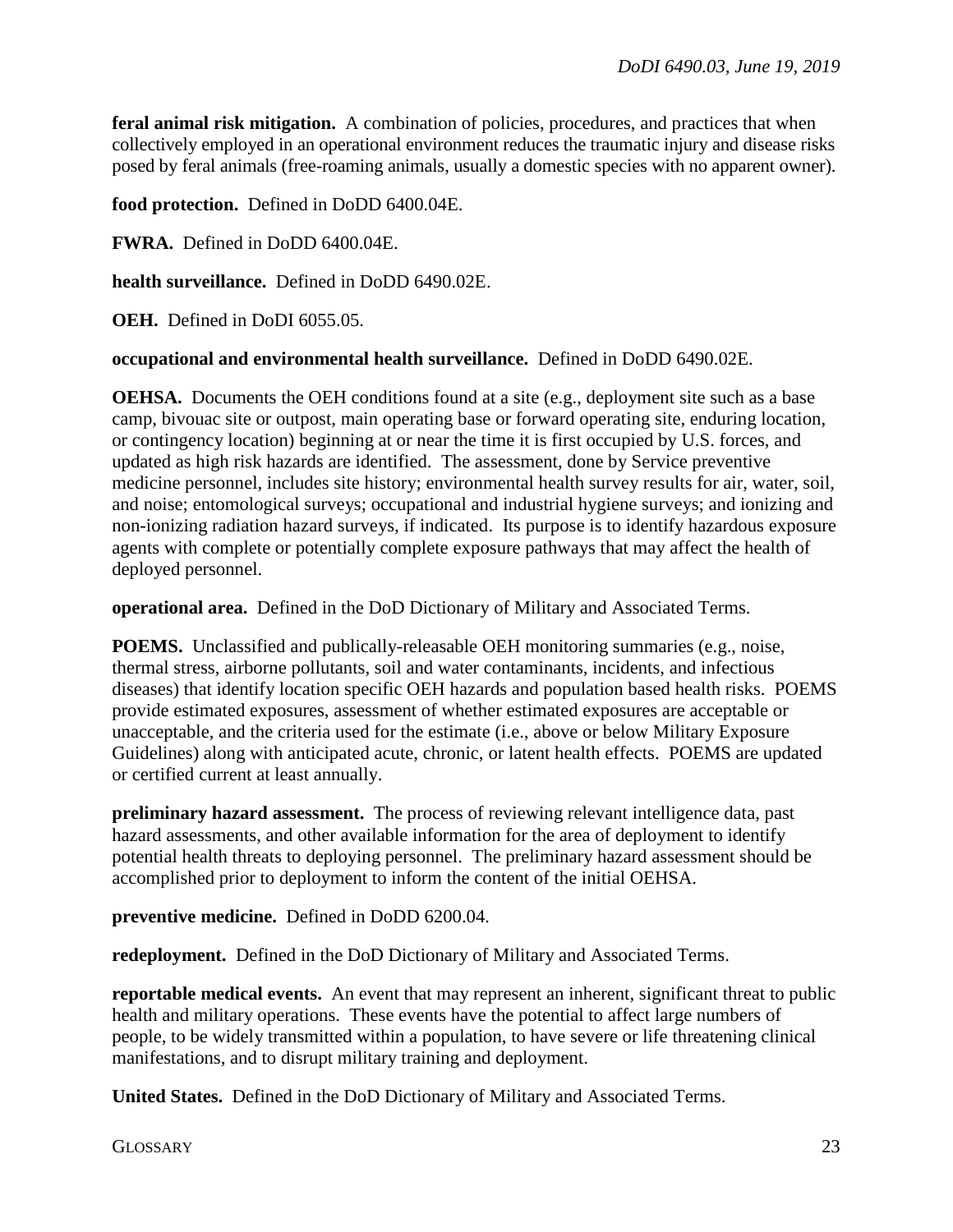#### **REFERENCES**

- <span id="page-23-0"></span>Assistant Secretary of Defense for Health Affairs Memorandum, "Clinical Practice Guidance for Deployment-Limiting Mental Disorders and Psychotropic Medications," October 7, 2013
- Code of Federal Regulations, Title 5
- Code of Federal Regulations, Title 29, Part 1635
- Code of Federal Regulations, Title 32, Part 108
- Code of Federal Regulations, Title 48
- Defense Federal Acquisition Regulation Supplement (DFARS), current edition
- Defense Health Agency Interim Procedures Memorandum 16-003, "Clinical Practice Guidelines for Access to Methods of Contraception and Contraceptive Counseling," December 11, 2017
- Defense Health Agency Memorandum, "Revised Armed Forces Reportable Medical Events Guidelines and Case Definitions," June 30, 2017
- Directive-type Memorandum 17-004, "Department of Defense Civilian Expeditionary Workforce," January 25, 2017, as amended
- DoD 5400.11-R, "Department of Defense Privacy Program," May 14, 2007
- DoD 6025.18-R, "DoD Health Information Privacy Regulation," January 24, 2003
- DoD Directive 3000.10, "Contingency Basing Outside the United States," January 10, 2013, as amended
- DoD Directive 4715.1E, "Environment, Safety, and Occupational Health (ESOH)," March 19, 2005, as amended
- DoD Directive 5124.02, "Under Secretary of Defense for Personnel and Readiness (USD(P&R))," June 23, 2008
- DoD Directive 5136.13, "Defense Health Agency", September 30, 2013
- DoD Directive 6200.04, "Force Health Protection (FHP)," October 9, 2004
- DoD Directive 6400.04E, "DoD Veterinary Public and Animal Health Services," June 27, 2013, as amended
- DoD Directive 6490.02E, "Comprehensive Health Surveillance," February 8, 2012, as amended
- DoD Instruction 1241.01, "Reserve Component (RC) Line of Duty Determination for Medical and Dental Treatments and Incapacitation Pay Entitlements," April 19, 2016
- DoD Instruction 1400.32, "DoD Civilian Work Force Contingency and Emergency Planning Guidelines and Procedures," April 24, 1995
- DoD Instruction 3000.12, "Management of U.S. Global Defense Posture (GDP)," May 6, 2016, as amended
- DoD Instruction 3020.41, "Operational Contract Support (OCS)," December 20, 2011, as amended
- DoD Instruction 4000.19, "Support Agreements," April 25, 2013, as amended
- DoD Instruction 4715.05, "Environmental Compliance at Installations Outside the United States," November 1, 2013, as amended
- DoD Instruction 6025.19, "Individual Medical Readiness (IMR)," June 9, 2014